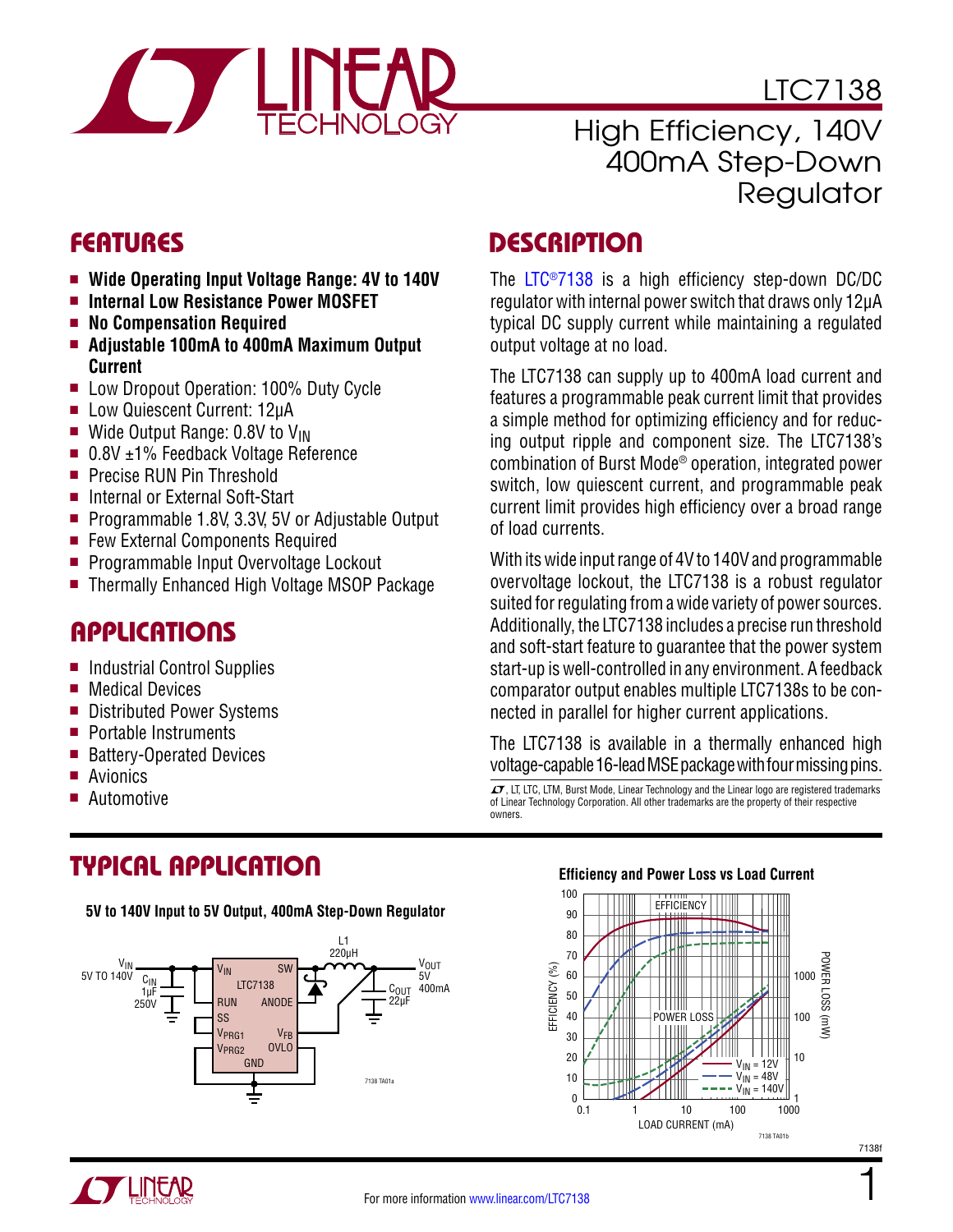# Absolute Maximum Ratings

**(Note 1)**

| Operating Junction Temperature Range (Notes 2, 3, 4) |  |
|------------------------------------------------------|--|
| LTC7138E, LTC7138I -40°C to 125°C                    |  |
|                                                      |  |
|                                                      |  |
|                                                      |  |
| Lead Temperature (Soldering, 10 sec)300°C            |  |

# Pin Configuration



# Order Information

| LEAD FREE FINISH | <b>TAPE AND REEL</b> | <b>PART MARKING*</b> | <b>PACKAGE DESCRIPTION</b> | TEMPERATURE RANGE        |
|------------------|----------------------|----------------------|----------------------------|--------------------------|
| LTC7138EMSE#PBF  | LTC7138EMSE#TRPBF    | 7138                 | 16-Lead Plastic MSOP       | 1–40°C to 125°C          |
| LTC7138IMSE#PBF  | LTC7138IMSE#TRPBF    | 7138                 | 16-Lead Plastic MSOP       | 1–40°C to 125°C          |
| LTC7138HMSE#PBF  | LTC7138HMSE#TRPBF    | 7138                 | 16-Lead Plastic MSOP       | 1−40°C to 150°C          |
| LTC7138MPMSE#PBF | LTC7138MPMSE#TRPBF   | 7138                 | 16-Lead Plastic MSOP       | $-55^{\circ}$ C to 150°C |

Consult LTC Marketing for parts specified with wider operating temperature ranges. \*The temperature grade is identified by a label on the shipping container. Consult LTC Marketing for information on non-standard lead based finish parts.

For more information on lead free part marking, go to: http://www.linear.com/leadfree/

For more information on tape and reel specifications, go to: http://www.linear.com/tapeandreel/

#### ELECTRICAL CHARACTERISTICS The  $\bullet$  denotes the specifications which apply over the specified operating junction temperature range, otherwise specifications are at T<sub>A</sub> = 25°C (Note 2). V<sub>IN</sub> = 12V, unless otherwise noted.

| <b>SYMBOL</b>                        | <b>PARAMETER</b>                                                                       | <b>CONDITIONS</b>                                                      |   | MIN          | <b>TYP</b>          | <b>MAX</b>     | <b>UNITS</b>   |
|--------------------------------------|----------------------------------------------------------------------------------------|------------------------------------------------------------------------|---|--------------|---------------------|----------------|----------------|
| <b>Input Supply (V<sub>IN</sub>)</b> |                                                                                        |                                                                        |   |              |                     |                |                |
| V <sub>IN</sub>                      | Input Voltage Operating Range                                                          |                                                                        |   | 4            |                     | 140            | V              |
| <b>V<sub>OUT</sub></b>               | <b>Output Voltage Operating Range</b>                                                  |                                                                        |   | 0.8          |                     | $V_{IN}$       | $\mathsf{V}$   |
| <b>UVLO</b>                          | V <sub>IN</sub> Undervoltage Lockout                                                   | V <sub>IN</sub> Rising<br>V <sub>IN</sub> Falling<br><b>Hysteresis</b> | o | 3.5<br>3.3   | 3.75<br>3.5<br>250  | 4.0<br>3.8     | V<br>V<br>mV   |
| $I_{\Omega}$                         | DC Supply Current (Note 5)<br><b>Active Mode</b><br>Sleep Mode<br><b>Shutdown Mode</b> | No Load<br>$V_{RUN} = 0V$                                              |   |              | 200<br>12<br>1.4    | 400<br>22<br>6 | μA<br>μA<br>μA |
| VRUN                                 | <b>RUN Pin Threshold</b>                                                               | <b>RUN Rising</b><br><b>RUN Falling</b><br>Hysteresis                  |   | 1.17<br>1.06 | 1.21<br>1.10<br>110 | 1.25<br>1.14   | V<br>V<br>mV   |
| <b>RUN</b>                           | <b>RUN Pin Leakage Current</b>                                                         | $RUN = 1.3V$                                                           |   | $-10$        | 0                   | 10             | nA             |
| VOVLO                                | <b>OVLO Pin Threshold</b>                                                              | <b>OVLO Rising</b><br><b>OVLO Falling</b><br><b>Hysteresis</b>         |   | 1.17<br>1.06 | 1.21<br>1.10<br>110 | 1.25<br>1.14   | V<br>V<br>mV   |



A Y LIITOR

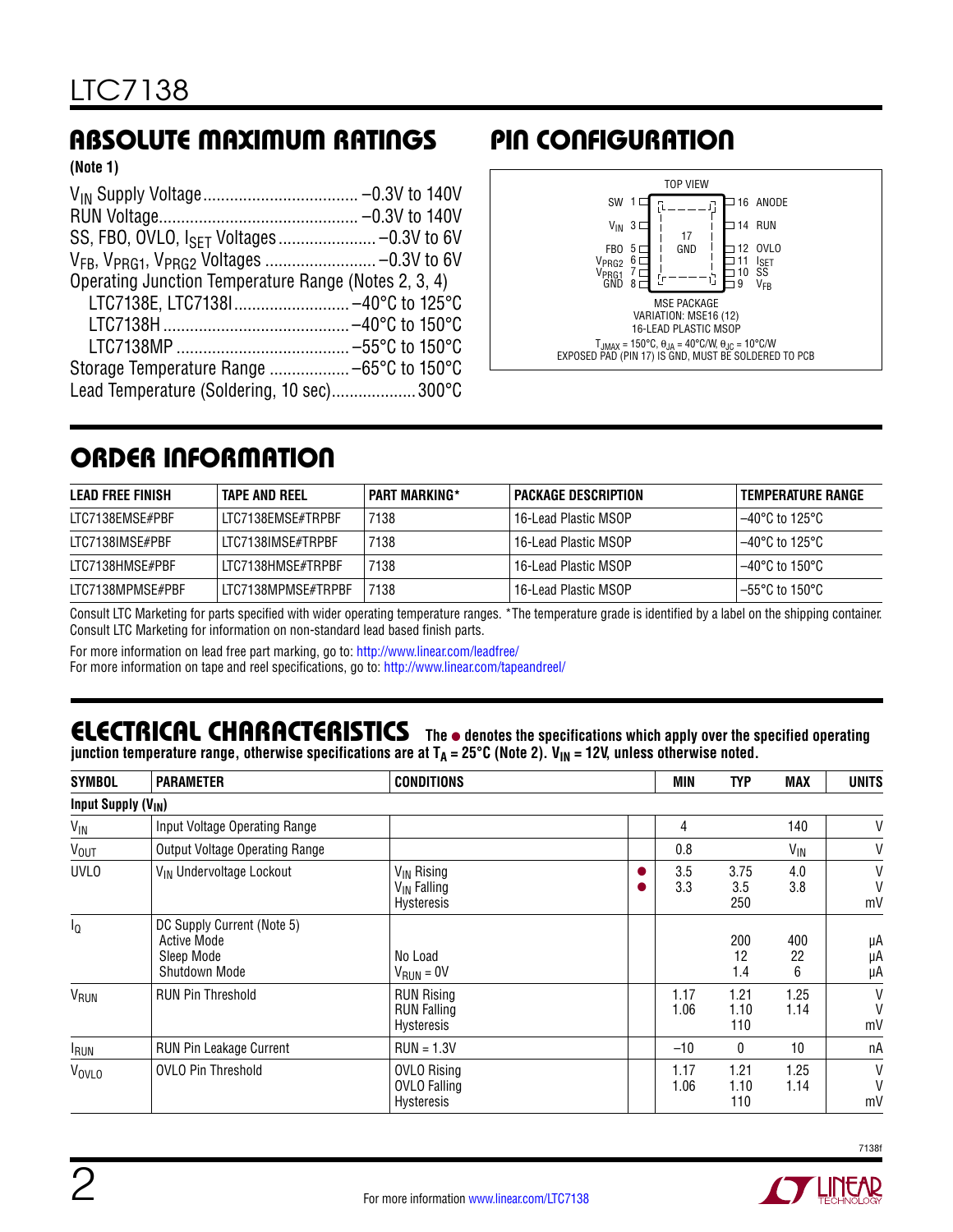### ELECTRICAL CHARACTERISTICS The  $\bullet$  denotes the specifications which apply over the specified operating

junction temperature range, otherwise specifications are at T<sub>A</sub> = 25°C (Note 2). V<sub>IN</sub> = 12V, unless otherwise noted.

| <b>SYMBOL</b>                    | <b>PARAMETER</b>                                                            | <b>CONDITIONS</b>                                                                                       |           | <b>MIN</b>        | <b>TYP</b>        | <b>MAX</b>        | <b>UNITS</b>                           |
|----------------------------------|-----------------------------------------------------------------------------|---------------------------------------------------------------------------------------------------------|-----------|-------------------|-------------------|-------------------|----------------------------------------|
| Output Supply (V <sub>FB</sub> ) |                                                                             |                                                                                                         |           |                   |                   |                   |                                        |
| $V_{FB(ADJ)}$                    | <b>Feedback Comparator Threshold</b><br>(Adjustable Output)                 | $V_{FB}$ Rising, $V_{PRG1}$ = $V_{PRG2}$ = 0V<br>LTC7138E. LTC7138I<br>LTC7138H, LTC7138MP              | O<br>O    | 0.792<br>0.788    | 0.800<br>0.800    | 0.808<br>0.812    | V<br>V                                 |
| V <sub>FBH</sub>                 | <b>Feedback Comparator Hysteresis</b><br>(Adjustable Output)                | $V_{FB}$ Falling, $V_{PRG1} = V_{PRG2} = 0V$                                                            | O         | 3                 | 5                 | 9                 | mV                                     |
| $I_{FB}$                         | <b>Feedback Pin Current</b>                                                 | $V_{FB}$ = 1V, $V_{PRG1}$ = $V_{PRG2}$ = 0V                                                             |           | $-10$             | 0                 | 10                | nA                                     |
| VFB(FIXED)                       | <b>Feedback Comparator Thresholds</b><br>(Fixed Output)                     | $V_{FB}$ Rising, $V_{PRG1}$ = SS, $V_{PRG2}$ = 0V<br>$V_{FB}$ Falling, $V_{PRG1}$ = SS, $V_{PRG2}$ = 0V | O<br>0    | 4.94<br>4.91      | 5.015<br>4.985    | 5.09<br>5.06      | $\mathsf{V}$<br>V                      |
|                                  |                                                                             | $V_{FB}$ Rising, $V_{PRG1}$ = 0V, $V_{PRG2}$ = SS<br>$V_{FB}$ Falling, $V_{PRG1}$ = 0V, $V_{PRG2}$ = SS | $\bullet$ | 3.25<br>3.23      | 3.31<br>3.29      | 3.37<br>3.35      | $\mathsf{V}$<br>V                      |
|                                  |                                                                             | $V_{FB}$ Rising, $V_{PRG1}$ = $V_{PRG2}$ = SS<br>$V_{FB}$ Falling, $V_{PRG1} = V_{PRG2} = SS$           | $\bullet$ | 1.78<br>1.77      | 1.81<br>1.80      | 1.84<br>1.83      | $\mathsf{V}$<br>V                      |
| <b>Operation</b>                 |                                                                             |                                                                                                         |           |                   |                   |                   |                                        |
| <b>IPEAK</b>                     | Peak Current Comparator Threshold                                           | <b>ISET Floating</b><br>100k Resistor from $I_{\text{SET}}$ to GND<br>I <sub>SFT</sub> Shorted to GND   | 0<br>0    | 540<br>270<br>140 | 610<br>310<br>170 | 680<br>350<br>200 | mA<br>mA<br>mA                         |
| <b>IVAL</b>                      | <b>Valley Current Comparator Threshold</b><br>Relative to I <sub>PEAK</sub> | $ISFT$ Floating<br>100k Resistor from I <sub>SET</sub> to GND<br>I <sub>SFT</sub> Shorted to GND        | 0         | 50<br>45<br>45    | 60<br>60<br>60    | 70<br>70<br>75    | $\frac{0}{0}$<br>$\%$<br>$\frac{0}{0}$ |
| R <sub>ON</sub>                  | Power Switch On-Resistance                                                  | $I_{SW} = -100mA$                                                                                       |           |                   | 1.8               |                   | $\Omega$                               |
| <b>ILSW</b>                      | Switch Pin Leakage Current                                                  | $V_{IN}$ = 140V, SW = 0V                                                                                |           |                   | 0.1               | 1                 | μA                                     |
| Iss                              | Soft-Start Pin Pull-Up Current                                              | $V_{SS}$ < 2.5V                                                                                         |           | 4                 | 5                 | 6                 | μA                                     |
| $t_{INT(SS)}$                    | Internal Soft-Start Time                                                    | SS Pin Floating                                                                                         |           |                   |                   |                   | ms                                     |

**Note 1:** Stresses beyond those listed under Absolute Maximum Ratings may cause permanent damage to the device. Exposure to any Absolute Maximum Rating condition for extended periods may affect device reliability and lifetime.

**Note 2:** The LTC7138 is tested under pulsed load conditions such that  $T_{\text{J}} \approx T_A$ . The LTC7138E is guaranteed to meet performance specifications from 0°C to 85°C. Specifications over the –40°C to 125°C operating junction temperature range are assured by design, characterization and correlation with statistical process controls. The LTC7138I is guaranteed over the –40°C to 125°C operating junction temperature range, the LTC7138H is guaranteed over the –40°C to 150°C operating junction temperature range and the LTC7138MP is tested and guaranteed over the –55°C to 150°C operating junction temperature range.

High junction temperatures degrade operating lifetimes; operating lifetime is derated for junction temperatures greater than 125°C. Note that the maximum ambient temperature consistent with these specifications is determined by specific operating conditions in conjunction with board layout, the rated package thermal impedance and other environmental factors.

**Note 3:** The junction temperature (T<sub>J</sub>, in °C) is calculated from the ambient temperature ( $T_A$ , in °C) and power dissipation ( $P_D$ , in Watts) according to the formula:

 $T_J = T_A + (P_D \bullet \theta_{JA})$ 

where  $\theta_{JA}$  is 40°C/W for the MSOP package.

Note that the maximum ambient temperature consistent with these specifications is determined by specific operating conditions in conjunction with board layout, the rated package thermal impedance and other environmental factors.

**Note 4:** This IC includes overtemperature protection that is intended to protect the device during momentary overload conditions. The maximum rated junction temperature will be exceeded when this protection is active. Continuous operation above the specified absolute maximum operating junction temperature may impair device reliability or permanently damage the device. The overtemperature protection level is not production tested.

**Note 5:** Dynamic supply current is higher due to the gate charge being delivered at the switching frequency. See Applications Information.

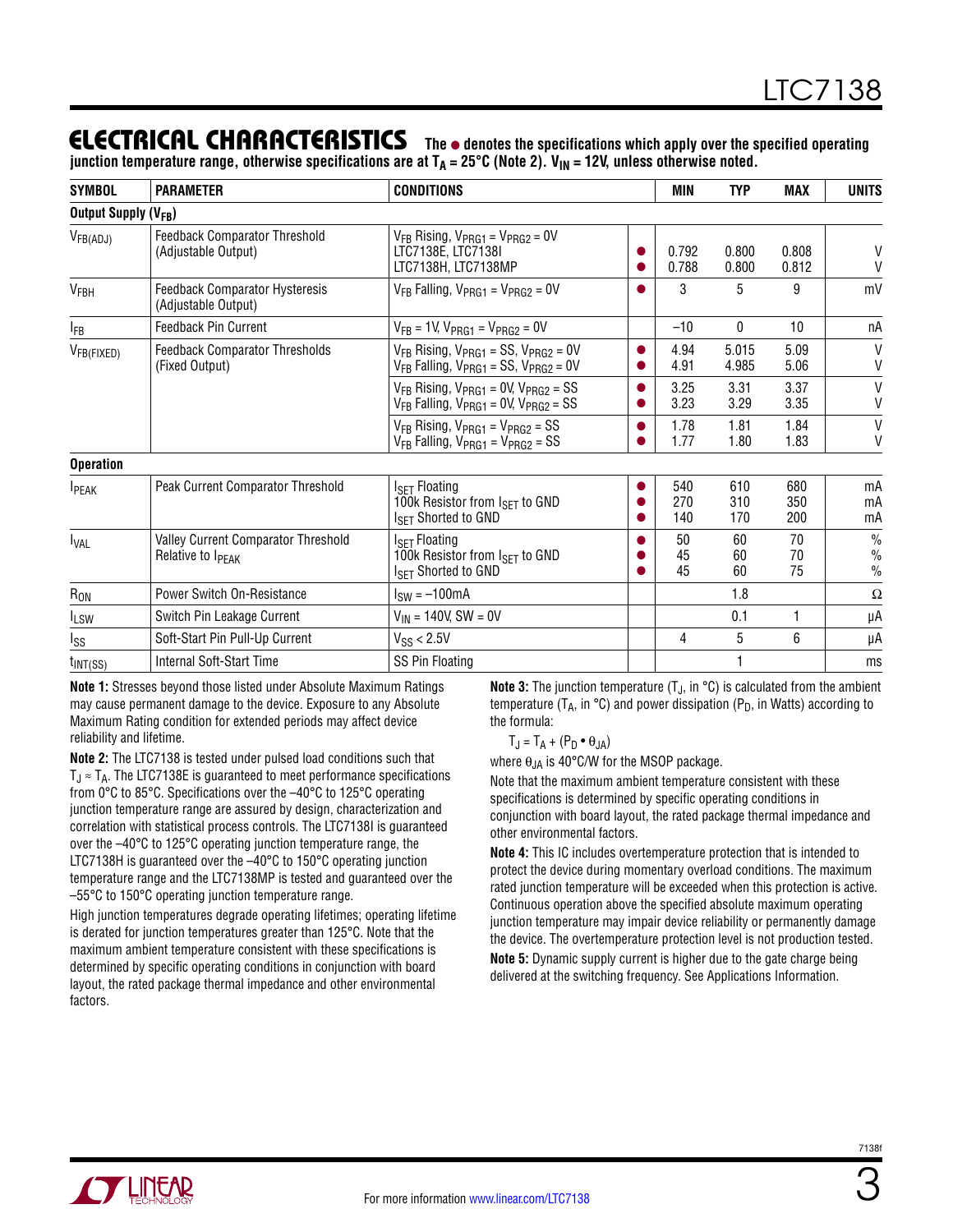# Typical Performance Characteristics

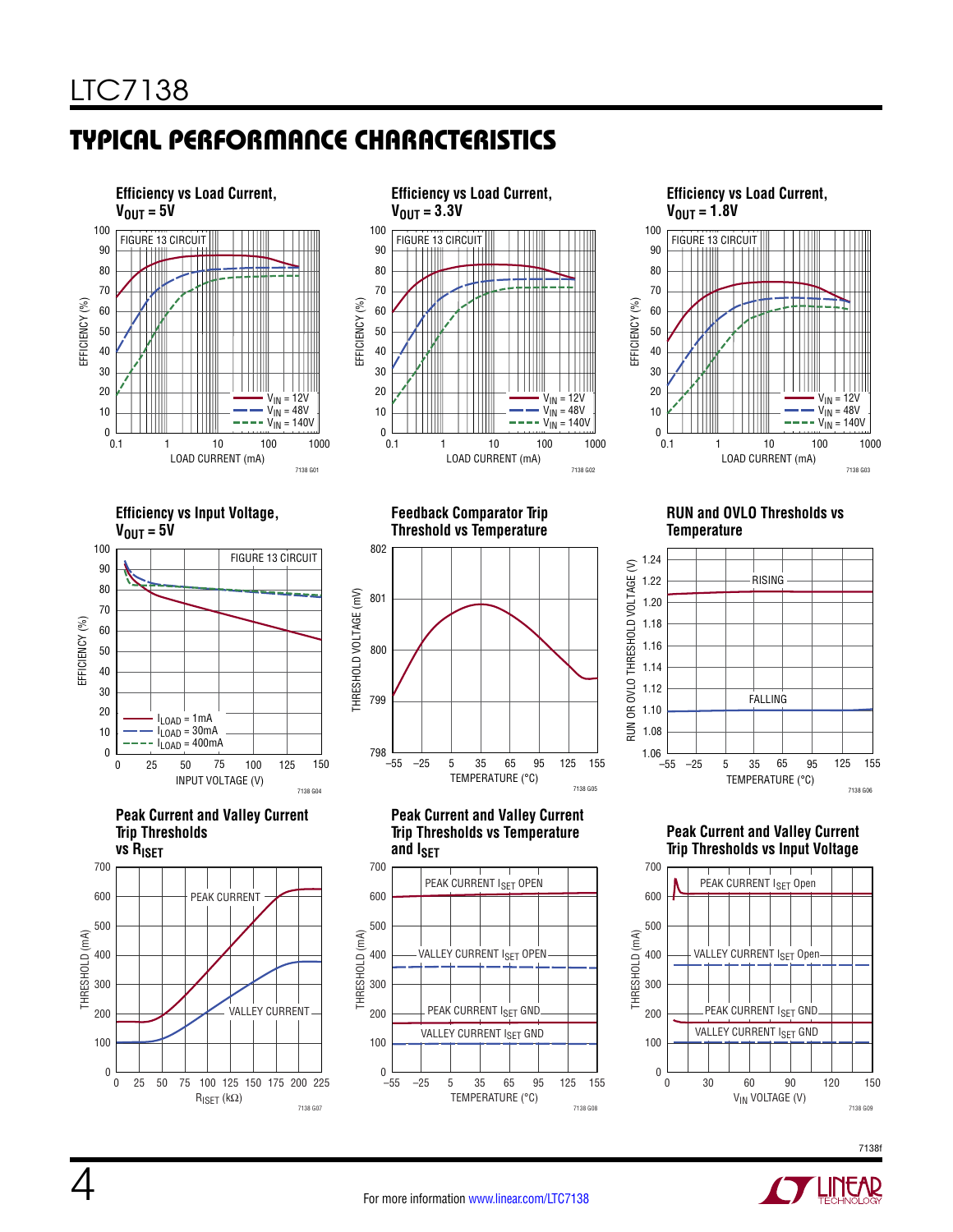### Typical Performance Characteristics











5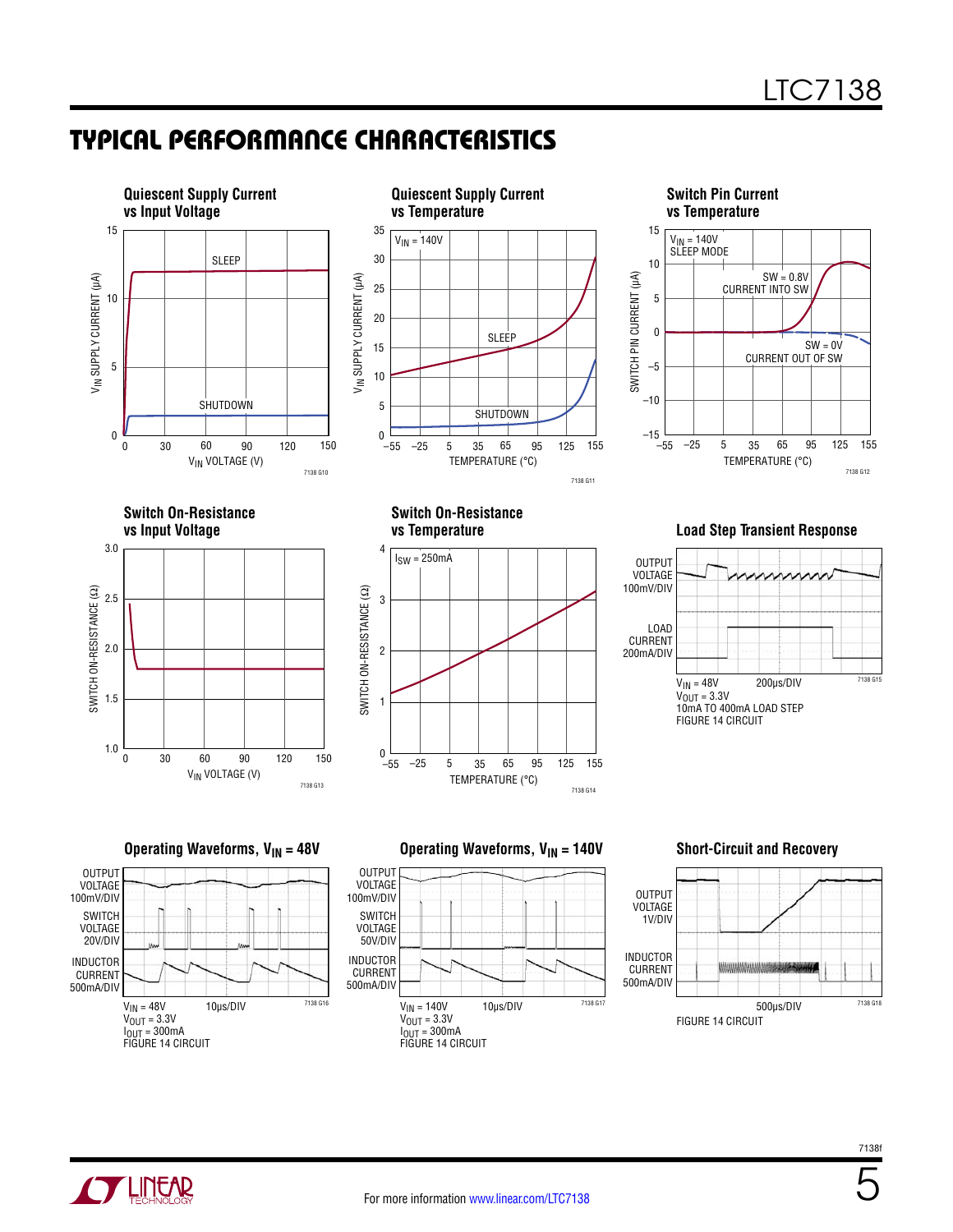## Pin Functions

**SW (Pin 1):** Switch Node Connection to Inductor and Catch Diode Cathode. This pin connects to the drain of the internal power MOSFET switch.

**VIN (Pin 3):** Main Supply Pin. A ceramic bypass capacitor should be tied between this pin and GND.

**FBO (Pin 5):** Feedback Comparator Output. Connect to the  $V_{FR}$  pins of additional LTC7138s to combine the output current. The typical pull-up current is 20µA. The typical pulldown impedance is 70Ω. See Applications Information.

**VPRG2, VPRG1 (Pins 6, 7):** Output Voltage Selection. Short both pins to ground for a resistive divider programmable output voltage. Short  $V_{PRG1}$  to SS and short  $V_{PRG2}$  to ground for a 5V output voltage. Short  $V_{PRG1}$  to ground and short V<sub>PRG2</sub> to SS for a 3.3V output voltage. Short both pins to SS for a 1.8V output voltage.

**GND (Pin 8, Exposed Pad Pin 17):** Ground. The exposed pad must be soldered to the PCB ground plane for rated electrical and thermal performance.

**V<sub>FB</sub>** (Pin 9): Output Voltage Feedback. When configured for an adjustable output voltage, connect to an external resistive divider to divide the output voltage down for comparison to the 0.8V reference. For the fixed output configuration, directly connect this pin to the output.

**SS (Pin 10):** Soft-Start Control Input. A capacitor to ground at this pin sets the output voltage ramp time. A 50µA current initially charges the soft-start capacitor until switching begins, at which time the current is reduced to its nominal value of 5µA. The output voltage ramp time from zero to its regulated value is 1ms for every 6.25nF of capacitance from SS to GND. If left floating, the ramp time defaults to an internal 1ms soft-start.

**ISFT (Pin 11):** Peak Current Set Input. A resistor from this pin to ground sets the peak current comparator threshold. Leave floating for the maximum peak current (610mA typical) or short to ground for minimum peak current (170mA typical). The valley current is typically 60% of the peak current set by this pin. The maximum output current is 75% of the peak current. The 5µA current that is sourced out of this pin when switching is reduced to 1µA in sleep. Optionally, a capacitor can be placed from this pin to GND to trade off efficiency for light load output voltage ripple. See Applications Information.

**OVLO (Pin 12):** Overvoltage Lockout Input. Connect to the input supply through a resistor divider to set the overvoltage lockout level. A voltage on this pin above 1.21V disables the internal MOSFET switch. Normal operation resumes when the voltage on this pin decreases below 1.10V. Exceeding the OVLO lockout threshold triggers a soft-start reset, resulting in a graceful recovery from an input supply transient. This pin must be grounded if the OVLO is not used.

**RUN (Pin 14):** Run Control Input. A voltage on this pin above 1.21V enables normal operation. Forcing this pin below 0.7V shuts down the LTC7138, reducing quiescent current to approximately 1.4µA. Optionally, connect to the input supply through a resistor divider to set the undervoltage lockout.

**ANODE (Pin 16):** Catch Diode Anode Sense. This pin is the anode connection for the catch diode. An internal sense resistor is connected between this pin and the exposed pad ground.

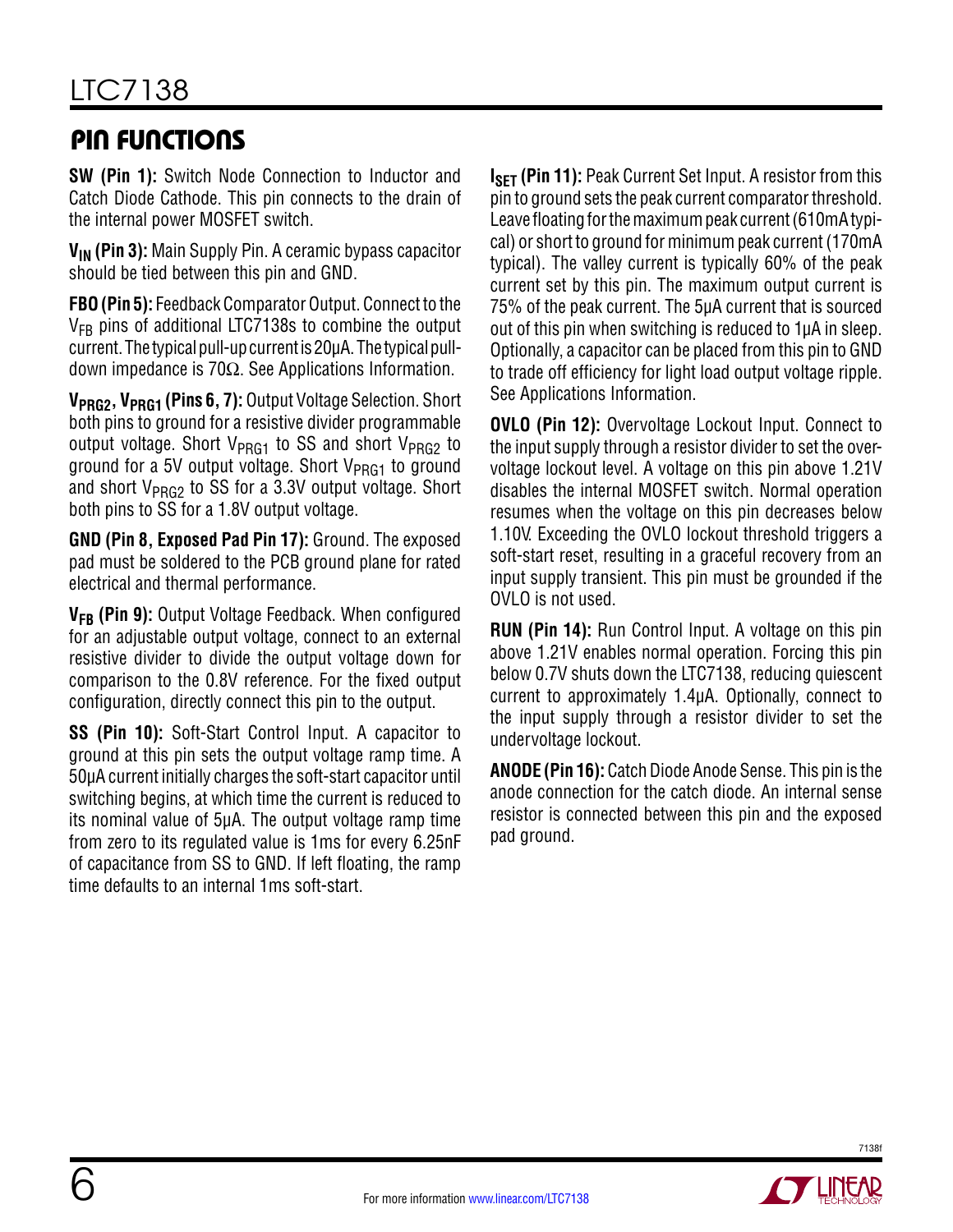### **BLOCK DIAGRAM**





7138f

7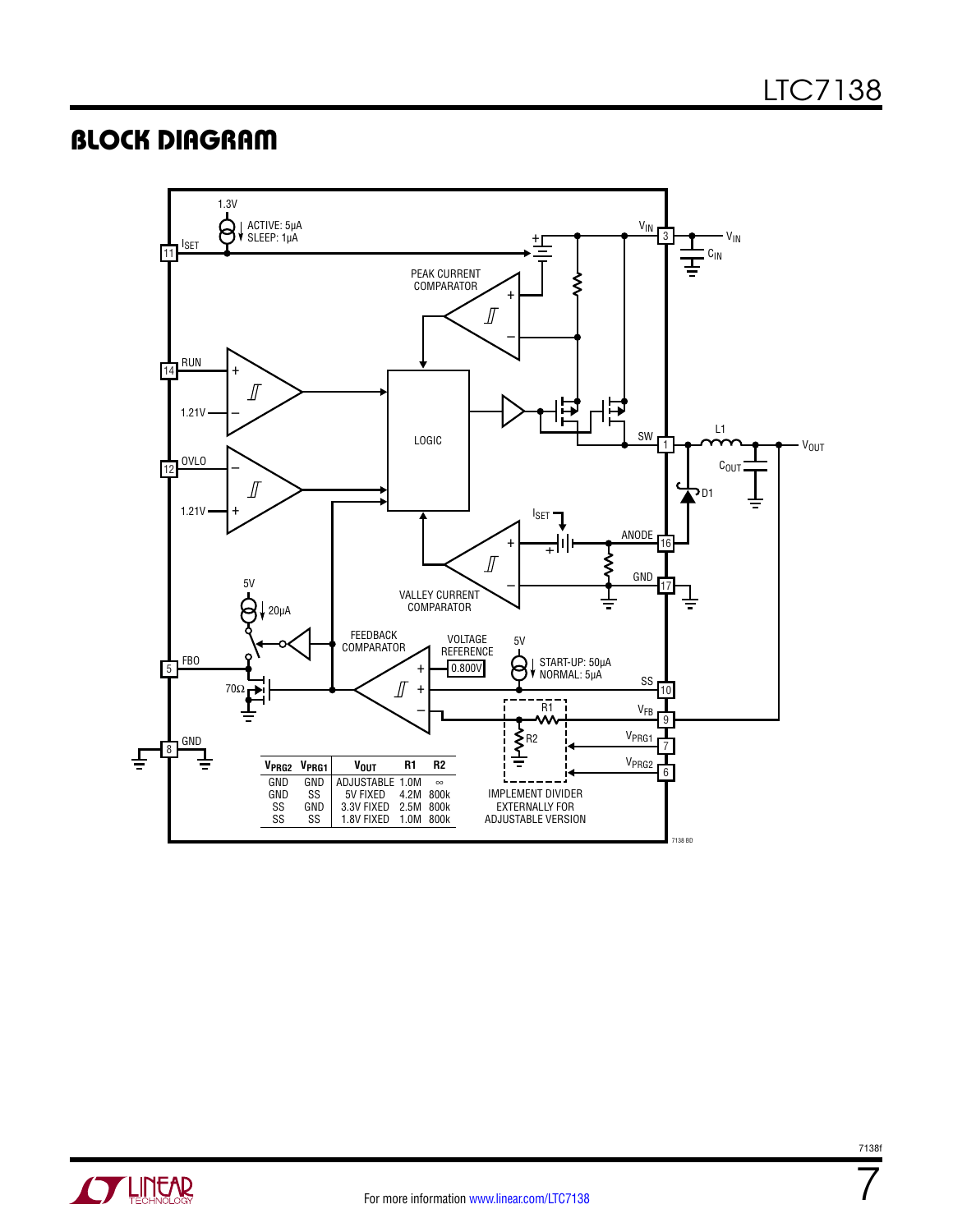### **OPERATION** (Refer to Block Diagram)

The LTC7138 is a step-down DC/DC regulator with internal power switch that uses Burst Mode control, combining low quiescent current with high switching frequency, which results in high efficiency across a wide range of load currents. Burst Mode operation functions by using short "burst" cycles to switch the inductor current through the internal power MOSFET, followed by a sleep cycle where the power switch is off and the load current is supplied by the output capacitor. During the sleep cycle, the LTC7138 draws only 12µA of supply current. At light loads, the burst cycles are a small percentage of the total cycle time which minimizes the average supply current, greatly improving efficiency. Figure 1 shows an example of Burst Mode operation. The switching frequency is dependent on the inductor value, peak current, input voltage and output voltage.



**Figure 1. Burst Mode Operation**

#### **Main Control Loop**

The LTC7138 uses the  $V_{PRG1}$  and  $V_{PRG2}$  control pins to connect internal feedback resistors to the  $V_{FB}$  pin. This enables fixed outputs of 1.8V, 3.3V or 5V without increasing component count, input supply current or exposure to noise on the sensitive input to the feedback comparator. External feedback resistors (adjustable mode) can be used by connecting both  $V_{PRG1}$  and  $V_{PRG2}$  to ground.

In adjustable mode the feedback comparator monitors the voltage on the  $V_{FB}$  pin and compares it to an internal 800mV reference. If this voltage is greater than the reference, the comparator activates a sleep mode in which the power switch and current comparators are disabled, reducing the  $V_{IN}$  pin supply current to only 12 $\mu$ A. As the load current discharges the output capacitor, the voltage on the  $V_{FB}$  pin decreases. When this voltage falls  $5mV$ below the 800mV reference, the feedback comparator trips and enables burst cycles.

At the beginning of the burst cycle, the internal high side power switch (P-channel MOSFET) is turned on and the inductor current begins to ramp up. The inductor current increases until either the current exceeds the peak current comparator threshold or the voltage on the  $V_{FB}$  pin exceeds 800mV, at which time the switch is turned off and the inductor current is carried by the external catch diode. The inductor current, then sensed through the ANODE pin, ramps down until the current falls below the valley current comparator threshold. If the voltage on the  $V_{FB}$  pin is still less than the 800mV reference, the power switch is turned on again and another cycle commences. The average current during a burst cycle will normally be greater than the average load current. For this architecture, the maximum average output current is equal to 75% of the peak current.

The hysteretic nature of this control architecture results in a switching frequency that is a function of the input voltage, output voltage, and inductor value. This behavior provides inherent short-circuit protection. If the output is shorted to ground, the inductor current will decay very slowly during a single switching cycle. Since the high side switch turns on only when the inductor current is below the valley current trip threshold, the LTC7138 inherently switches at a lower frequency during start-up or shortcircuit conditions.

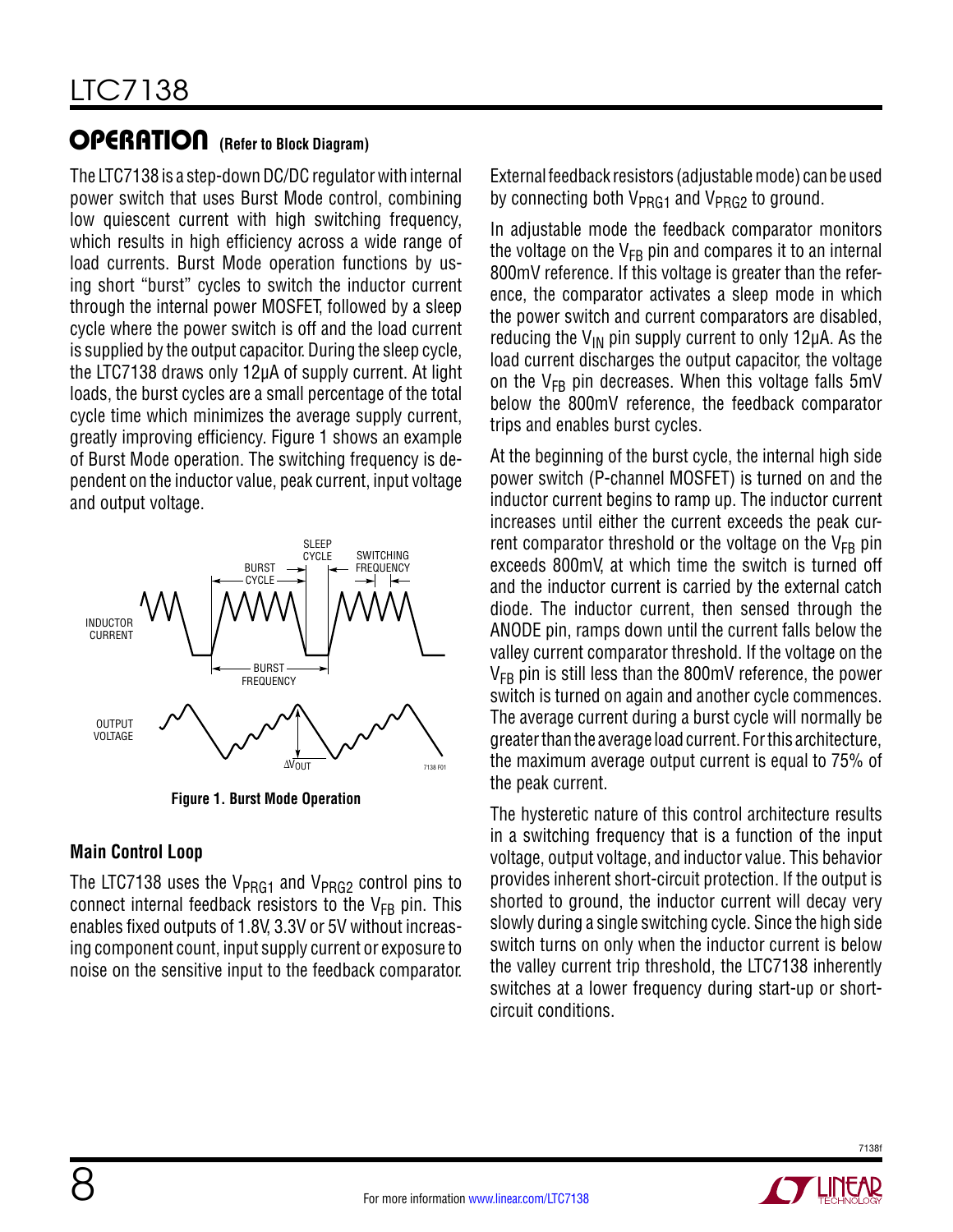### **OPERATION** (Refer to Block Diagram)

#### **Start-Up and Shutdown**

If the voltage on the RUN pin is less than 0.7V, the LTC7138 enters a shutdown mode in which all internal circuitry is disabled, reducing the DC supply current to 1.4µA. When the voltage on the RUN pin exceeds 1.21V, normal operation of the main control loop is enabled. The RUN pin comparator has 110mV of internal hysteresis, and therefore must fall below 1.1V to disable the main control loop.

An internal 1ms soft-start function limits the ramp rate of the output voltage on start-up to prevent excessive input supply droop. If a longer ramp time and consequently less supply droop is desired, a capacitor can be placed from the SS pin to ground. The 5µA current that is sourced out of this pin will create a smooth voltage ramp on the capacitor. If this ramp rate is slower than the internal 1ms soft-start, then the output voltage will be limited by the ramp rate on the SS pin. The internal and external soft-start functions are reset on start-up, after an undervoltage or overvoltage event on the input supply, and after an overtemperature shutdown.

#### **Peak Inductor Current Programming**

The peak current comparator nominally limits the peak inductor current to 610mA. This peak inductor current can be adjusted by placing a resistor from the  $I_{\rm SFT}$  pin to ground. The 5µA current sourced out of this pin through the resistor generates a voltage that adjusts the peak current comparator threshold. The valley current threshold tracks the peak current threshold setting, and is typically 60% of the peak current.

During sleep mode, the current sourced out of the  $I_{\text{SFT}}$  pin is reduced to  $1\mu$ A. The  $I_{\text{SFT}}$  current is increased back to  $5\mu$ A on the first switching cycle after exiting sleep mode. The  $I_{\rm SFT}$  current reduction in sleep mode, along with adding a filtering network,  $R_{\text{ISFT}}$  and  $C_{\text{ISFT}}$ , from the  $I_{\text{SFT}}$  pin to ground, provides a method of reducing light load output voltage ripple at the expense of lower efficiency and slightly degraded load step transient response.

For applications requiring higher output current, the LTC7138 provides a feedback comparator output pin (FBO) for combining the output current of multiple LTC7138s.

By connecting the FBO pin of a master LTC7138 to the  $V_{FR}$ pin of one or more slave LTC7138s, the output currents can be combined to source 400mA times the number of LTC7138s.

#### **Dropout Operation**

When the input supply decreases toward the output supply, the duty cycle increases to maintain regulation. The P-channel MOSFET switch in the LTC7138 allows the duty cycle to increase all the way to 100%. At 100% duty cycle, the P-channel MOSFET stays on continuously, providing output current equal to the peak current, which is greater than the maximum load current when not in dropout.

#### **Input Voltage and Overtemperature Protection**

When using the LTC7138, care must be taken not to exceed any of the ratings specified in the Absolute Maximum Ratings section. As an added safeguard, however, the LTC7138 incorporates an overtemperature shutdown feature. If the junction temperature reaches approximately 180°C, the LTC7138 will enter thermal shutdown mode. The power switch will be turned off and the SW node will become high impedance. After the part has cooled below 160°C, it will restart. The overtemperature level is not production tested.

The LTC7138 additionally implements protection features which inhibit switching when the input voltage is not within a programmable operating range. By use of a resistive divider from the input supply to ground, the RUN and OVLO pins serve as a precise input supply voltage monitor. Switching is disabled when either the RUN pin falls below 1.1V or the OVLO pin rises above 1.21V, which can be configured to limit switching to a specific range of input supply voltage. Furthermore, if the input voltage falls below 3.5V typical (3.8V maximum), an internal undervoltage detector disables switching.

When switching is disabled, the LTC7138 can safely sustain input voltages up to the absolute maximum rating of 140V. Input supply undervoltage or overvoltage events trigger a soft-start reset, which results in a graceful recovery from an input supply transient.

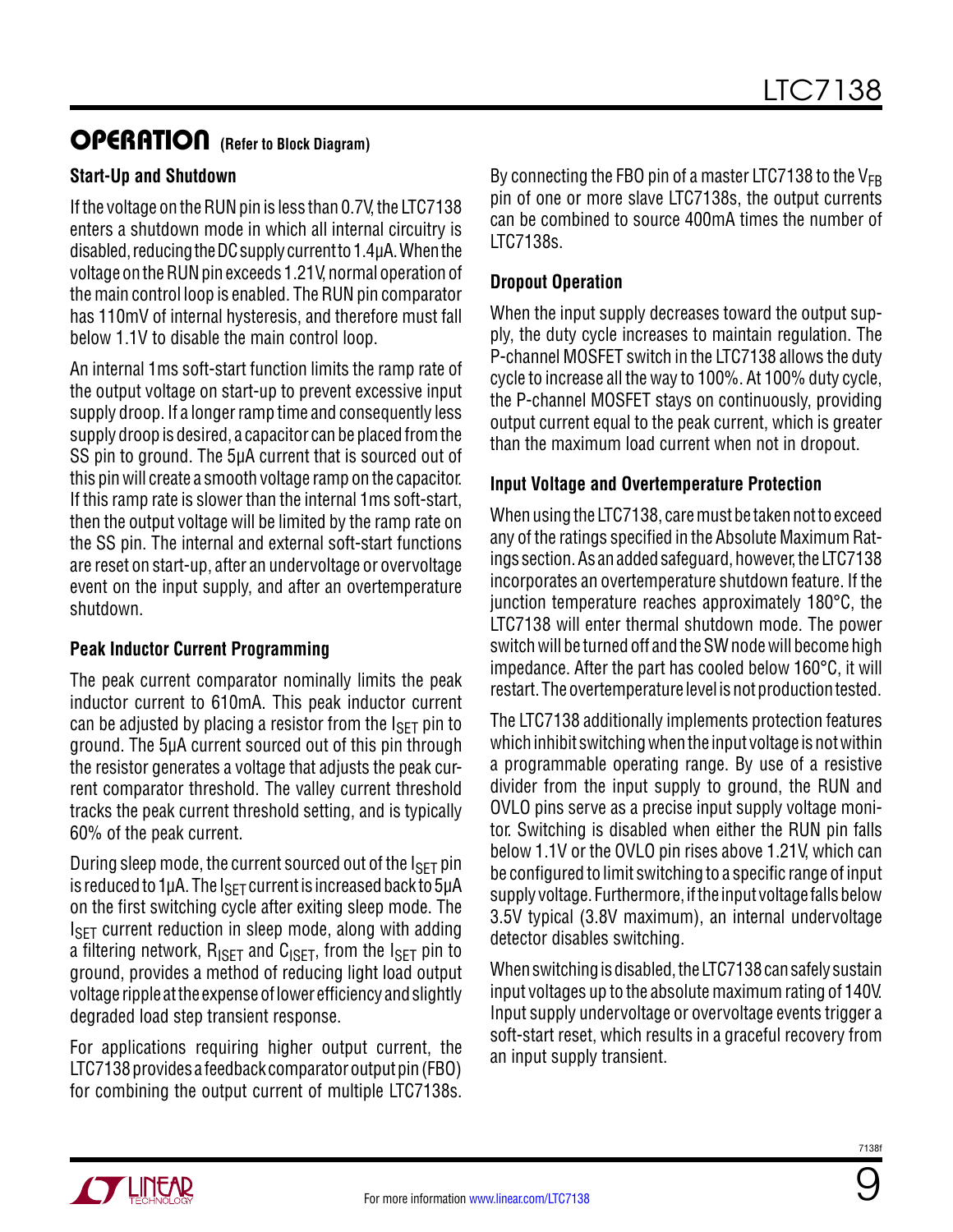The basic LTC7138 application circuit is shown on the front page of this data sheet. External component selection is determined by the maximum load current requirement and begins with the selection of the peak current programming resistor,  $R_{\text{ISET}}$ . The inductor value L can then be determined, followed by capacitors  $C_{IN}$  and  $C_{OIII}$ .

#### **Maximum Output Current**

The maximum average output current is determined by the peak current trip threshold and the valley current trip threshold. With the  $I_{\rm SFT}$  pin open, the peak current comparator has a minimum threshold of 540mA. The valley current comparator has a minimum threshold of 50% of the peak current, or 270mA. At maximum load, the inductor current ramps between the peak and valley current thresholds, which results in a maximum load current that is the average of the two, or 405mA. For applications that demand less current, the peak current threshold can be reduced to as low as 140mA, which provides 100mA average output current. This lower peak current allows the efficiency and component selection to be optimized for lower current applications. For applications that require more than 400mA, multiple LTC7138s can be connected in parallel using the FBO pin. See the Higher Current Applications section for more information.

The peak current threshold is linearly proportional to the voltage on the  $I_{\text{SET}}$  pin, with 280mV and 1V corresponding to 140mA and 540mA peak current, respectively. The valley current threshold correspondingly changes with the voltage on the  $I_{\text{SFT}}$  pin to remain at 50% of the programmed peak current. This pin may be driven by an external voltage source to modulate the peak current, which may be beneficial in some applications. Usually, the peak current is programmed with an appropriately chosen resistor ( $R_{\text{ISFT}}$ ) between the  $I_{\text{SFT}}$  pin and ground. The voltage generated on the  $I_{\text{SET}}$  pin by  $R_{\text{ISET}}$  and the internal 5µA current source sets the peak current. The value of resistor to achieve a maximum average output current can be computed by using Figure 2 or the following equation:

$$
R_{\text{ISET}} = I_{\text{OUT}(\text{MAX})} \cdot \frac{1 \text{k}\Omega}{2 \text{mA}}
$$



**Figure 2. RISET Selection** 

where 100mA  $< I_{\text{OUT} (MAX)} < 405$ mA. This equation gives the maximum load current supplied using the minimum peak and valley current. For inductor selection, the maximum peak current can then be approximated for a given R<sub>ISFT</sub> resistor value as:

$$
I_{PEAK(MAX)} \approx R_{ISET} \cdot \frac{3.3mA}{1k\Omega} + 30mA
$$

The peak current is internally limited to be within the range of 140mA to 540mA. Shorting the  $I_{\text{SFT}}$  pin to ground programs the current limit to 140mA (100mA average output current), and leaving it floating sets the current limit to the maximum value of 540mA (405mA average output current). The internal 5µA current source is reduced to 1µA in sleep mode to maximize efficiency and to facilitate a trade-off between efficiency and light load output voltage ripple, as described in the Optimizing Output Voltage Ripple section.

#### **Inductor Selection**

For the LTC7138, which has relatively low output current and very high input voltage, switching losses typically dominate the power loss equation. For this architecture, higher inductor values lower the switching frequency which decreases switching loss at the expense of higher DC resistance and lower saturation current. Therefore choosing the largest inductor value that satisfies both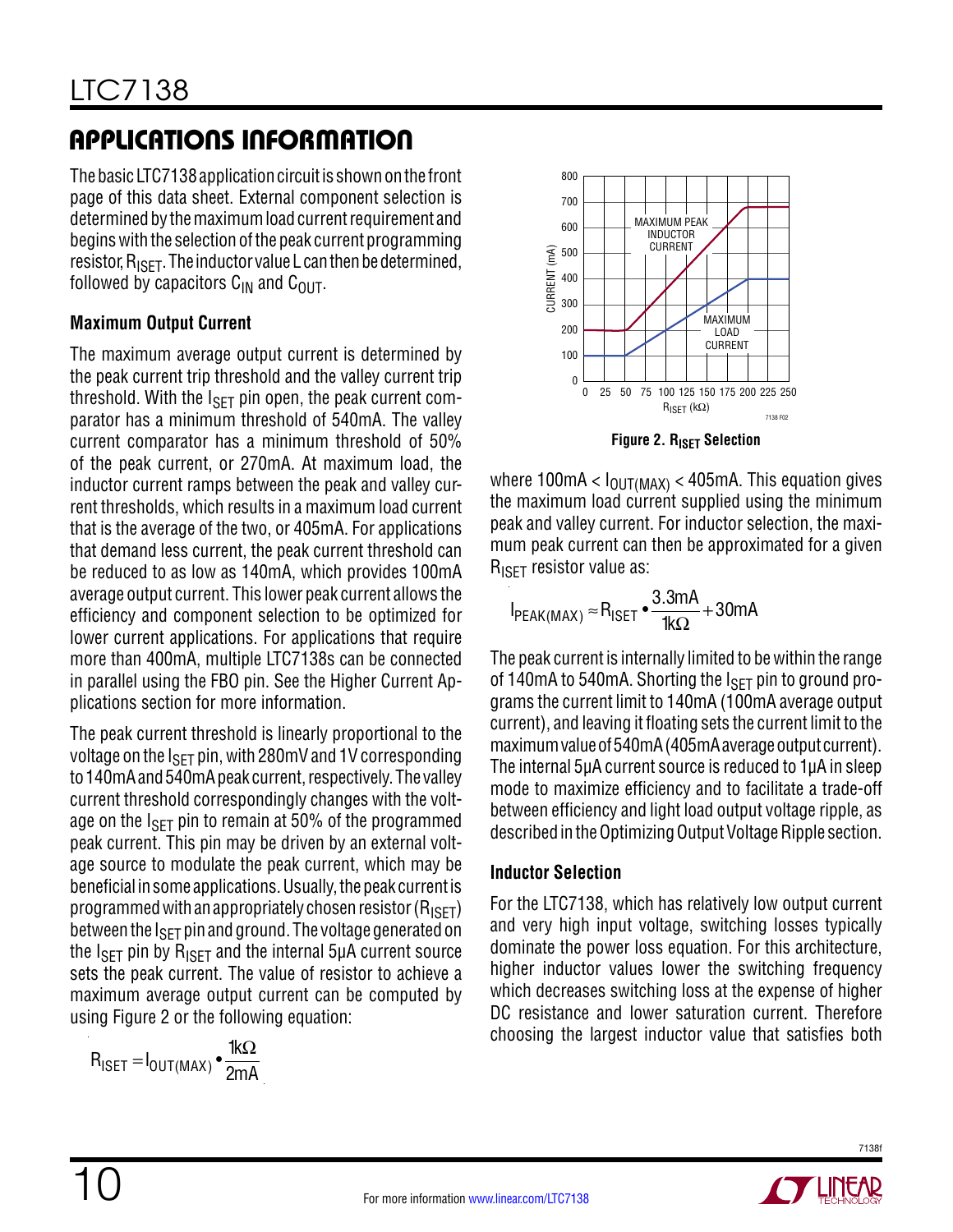board area and saturation current requirements yields the highest efficiency in most LTC7138 applications.

A good first choice for the inductor can be calculated based on the maximum operating input voltage and the  $I_{\text{SET}}$  pin resistor. If the  $I_{\text{SET}}$  pin is shorted to ground or left open, use 50k or 200k respectively for  $R_{\text{ISFT}}$  in the following equation.

$$
L = 220 \mu H \bullet \frac{V_{IN(MAX)}}{150 V} \bullet \frac{200 k \Omega}{R_{ISET}}
$$

An additional constraint on the inductor value is the LTC7138's 150ns minimum switch on-time. Therefore, in order to avoid excessive overshoot in the inductor current, the inductor value must be chosen so that it is larger than a minimum value which can be computed as follows:

$$
L > \frac{V_{IN(MAX)} \cdot 150 \text{ns}}{I_{PEAK} \cdot 0.3} \cdot 1.2
$$

where  $V_{IN(MAX)}$  is the maximum input supply voltage when switching is enabled,  $I_{\text{PFAK}}$  is the peak current, and the factor of 1.2 accounts for typical inductor tolerance and variation over temperature. With the  $I_{\rm SFT}$  pin open, this minimum inductor value is approximately equal to  $V_{IN(MAX)}$  • 1µH/V.

Although the previous equation provides a minimum inductor value, higher efficiency is typically achieved with a larger inductor value, which produces a lower switching frequency. The recommended range of inductor values for small surface mount inductors as a function of peak current is shown in Figure 3. For applications where board area is not a limiting factor, inductors with larger cores can be used, which extends the recommended range of Figure 3 to larger values.

For applications that have large input supply transients, the OVLO pin can be used to disable switching above the maximum operating voltage  $V_{\text{IN}(\text{MAX})}$  so that the minimum inductor value is not artificially limited by a transient condition. Inductor values that violate the above equation



**Figure 3. Recommended Inductor Values for Maximum Efficiency**

will cause the peak current to overshoot and permanent damage to the part may occur.

#### **Inductor Core Selection**

Once the value for L is known, the type of inductor must be selected. High efficiency regulators generally cannot afford the core loss found in low cost powdered iron cores, forcing the use of the more expensive ferrite cores. Actual core loss is independent of core size for a fixed inductor value but is very dependent of the inductance selected. As the inductance increases, core losses decrease. Unfortunately, increased inductance requires more turns of wire and therefore copper losses will increase.

Ferrite designs have very low core losses and are preferred at high switching frequencies, so design goals can concentrate on copper loss and preventing saturation. Ferrite core material saturates "hard," which means that inductance collapses abruptly when the peak design current is exceeded. This results in an abrupt increase in inductor ripple current and consequently output voltage ripple. Do not allow the core to saturate!

Different core materials and shapes will change the size/ current and price/current relationship of an inductor. Toroid or shielded pot cores in ferrite or permalloy materials are small and do not radiate energy but generally cost more than powdered iron core inductors with similar charac-

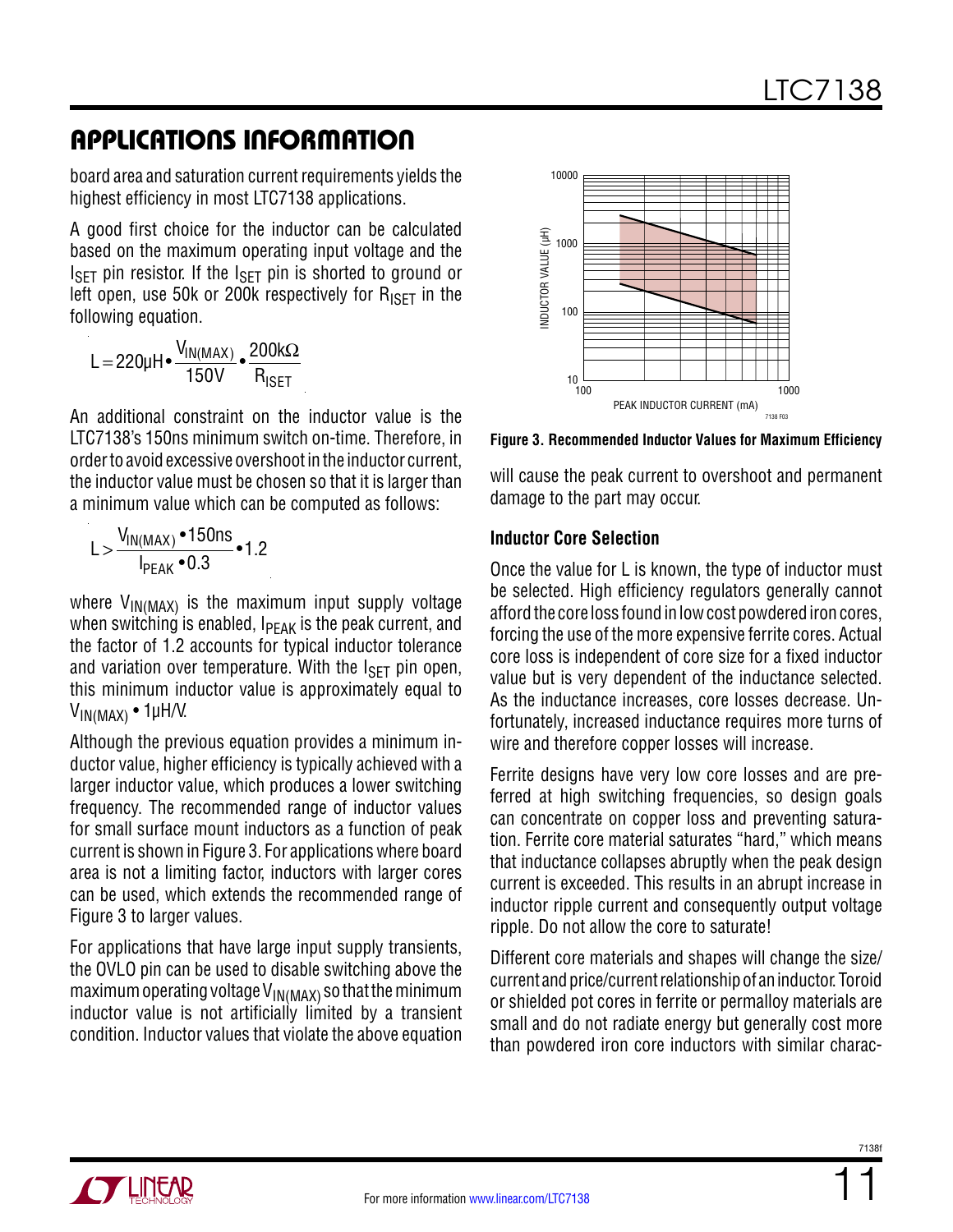teristics. The choice of which style inductor to use mainly depends on the price versus size requirements and any radiated field/EMI requirements. New designs for surface mount inductors are available from Coiltronics, Coilcraft, TDK, Toko, and Sumida.

#### **Catch Diode Selection**

The catch diode (D1 from Block Diagram) conducts current only during the switch off time. Average forward current in normal operation can be calculated from:

$$
I_{D(AVG)} = I_{OUT} \frac{V_{IN} - V_{OUT}}{V_{IN}}
$$

where  $I_{\text{OUT}}$  is the output load current. The maximum average diode current occurs with a shorted output at the high line. For this worst-case condition, the diode current will approach 75% of the programmed peak current. The diode reverse voltage rating should be greater than the maximum operating input voltage. When the OVLO pin is used to limit the maximum operating input voltage, the diode reverse voltage should be greater than the OVLO pin setting, but may be lower than the maximum input voltage during overvoltage lockout.

For high efficiency at full load, it is important to select a catch diode with a low reverse recovery time and low forward voltage drop. As a result, Schottky diodes are often used as catch diodes. However, Schottky diodes generally exhibit much higher leakage than silicon diodes. In sleep, the catch diode leakage current will appear as load current, and may significantly reduce light load efficiency. Diodes with low leakage often have larger forward voltage drops at a given current, so a trade-off can exist between light load and full load efficiency.

The selection of Schottky diodes with high reverse voltage ratings is limited relative to that of silicon diodes. Therefore, for low reverse leakage and part availability, some applications may prefer a silicon diode. If a silicon diode is necessary, be sure to select a diode with a specified low reverse recovery time to maximize efficiency.

### **C<sub>IN</sub>** and C<sub>OUT</sub> Selection

The input capacitor,  $C_{IN}$ , is needed to filter the trapezoidal current at the source of the high side MOSFET.  $C_{IN}$  should be sized to provide the energy required to magnetize the inductor without causing a large decrease in input voltage  $(\Delta V_{IN})$ . The relationship between C<sub>IN</sub> and  $\Delta V_{IN}$  is given by:

$$
C_{IN} > \frac{L \cdot I_{PEAK}^2}{2 \cdot V_{IN} \cdot \Delta V_{IN}}
$$

It is recommended to use a larger value for  $C_{IN}$  than calculated by the previous equation since capacitance decreases with applied voltage. In general, a 1µF X7R ceramic capacitor is a good choice for  $C_{\text{IN}}$  in most LTC7138 applications.

To prevent large ripple voltage, a low ESR input capacitor sized for the maximum RMS current should be used. RMS current is given by:

$$
I_{RMS} = I_{OUT(MAX)} \bullet \frac{V_{OUT}}{V_{IN}} \bullet \sqrt{\frac{V_{IN}}{V_{OUT}} - 1}
$$

This formula has a maximum at  $V_{IN} = 2V_{OUT}$ , where  $I_{RMS} =$  $I<sub>OUT</sub>/2$ . This simple worst-case condition is commonly used for design because even significant deviations do not offer much relief. Note that ripple current ratings from capacitor manufacturers are often based only on 2000 hours of life which makes it advisable to further derate the capacitor, or choose a capacitor rated at a higher temperature than required. Several capacitors may also be paralleled to meet size or height requirements in the design.

The output capacitor,  $C_{\text{OUT}}$ , filters the inductor's ripple current and stores energy to satisfy the load current when the LTC7138 is in sleep. The output ripple has a lower limit of  $V_{\text{OUT}}/160$  due to the 5mV typical hysteresis of the feedback comparator. The time delay of the comparator adds an additional ripple voltage that is a function of the load current. During this delay time, the LTC7138 continues to switch and supply current to the output. The output ripple

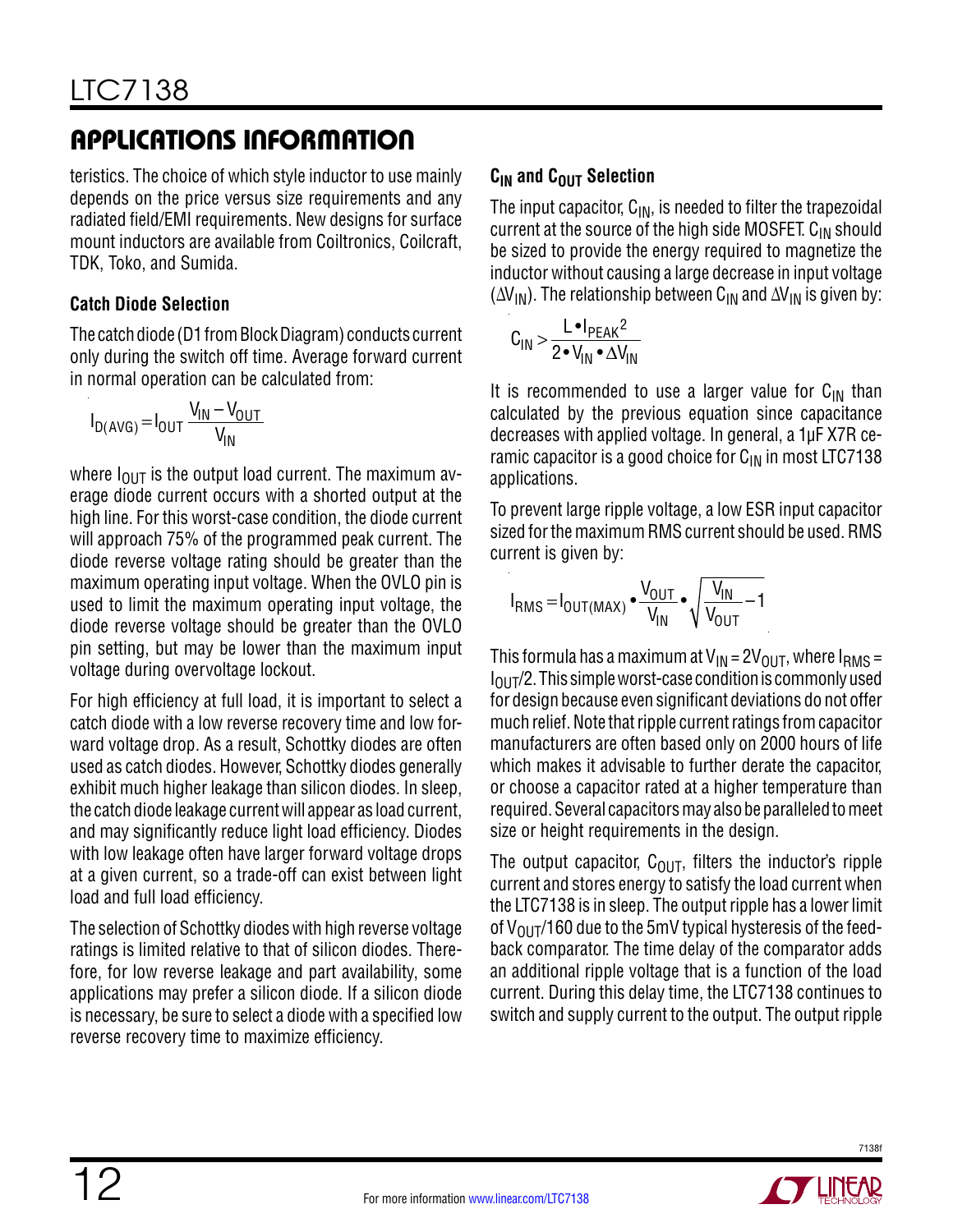at light load can be approximated by:

$$
\Delta V_{\text{OUT}} \approx \left(\frac{I_{\text{PEAK}}}{2} - I_{\text{LOAD}}\right) \cdot \frac{4 \cdot 10^{-6}}{C_{\text{OUT}}} + \frac{V_{\text{OUT}}}{160}
$$

The output ripple is a maximum at no load and approaches lower limit of  $V_{\text{OUT}}/160$  at full load. Choose the output capacitor C<sub>OUT</sub> to limit the output voltage ripple ∆V<sub>OUT</sub> using the following equation:

$$
C_{\text{OUT}} \ge \frac{I_{\text{PEAK}} \cdot 2 \cdot 10^{-6}}{\Delta V_{\text{OUT}} - \frac{V_{\text{OUT}}}{160}}
$$

The value of the output capacitor must also be large enough to accept the energy stored in the inductor without a large change in output voltage during a single switching cycle.

Setting this voltage step equal to 1% of the output voltage, the output capacitor must be:

$$
C_{\text{OUT}} > \frac{L}{2} \bullet \left(\frac{I_{\text{PEAK}}}{V_{\text{OUT}}}\right)^2 \bullet \frac{100\%}{1\%}
$$

Typically, a capacitor that satisfies the voltage ripple requirement is adequate to filter the inductor ripple. To avoid overheating, the output capacitor must also be sized to handle the ripple current generated by the inductor. The worst-case ripple current in the output capacitor is given by  $I<sub>RMS</sub> = I<sub>PEAK</sub>/2$ . Multiple capacitors placed in parallel may be needed to meet the ESR and RMS current handling requirements.

Dry tantalum, special polymer, aluminum electrolytic, and ceramic capacitors are all available in surface mount packages. Special polymer capacitors offer very low ESR but have lower capacitance density than other types. Tantalum capacitors have the highest capacitance density but it is important only to use types that have been surge tested for use in switching power supplies. Aluminum electrolytic capacitors have significantly higher ESR but

can be used in cost-sensitive applications provided that consideration is given to ripple current ratings and longterm reliability. Ceramic capacitors have excellent low ESR characteristics but can have high voltage coefficient and audible piezoelectric effects. The high quality factor (Q) of ceramic capacitors in series with trace inductance can also lead to significant input voltage ringing.

#### **Input Voltage Steps**

If the input voltage falls below the regulated output voltage, the body diode of the internal MOSFET will conduct current from the output supply to the input supply. If the input voltage falls rapidly, the voltage across the inductor will be significant and may saturate the inductor. A large current will then flow through the MOSFET body diode, resulting in excessive power dissipation that may damage the part.

If rapid voltage steps are expected on the input supply, put a small silicon or Schottky diode in series with the  $V_{IN}$  pin to prevent reverse current and inductor saturation, shown below as D1 in Figure 4. The diode should be sized for a reverse voltage of greater than the regulated output voltage, and to withstand repetitive currents higher than the maximum peak current of the LTC7138.



**Figure 4. Preventing Current Flow to the Input**

#### **Ceramic Capacitors and Audible Noise**

Higher value, lower cost ceramic capacitors are now becoming available in smaller case sizes. Their high ripple current, high voltage rating, and low ESR make them ideal for switching regulator applications. However, care must be taken when these capacitors are used at the input and output. When a ceramic capacitor is used at the input and

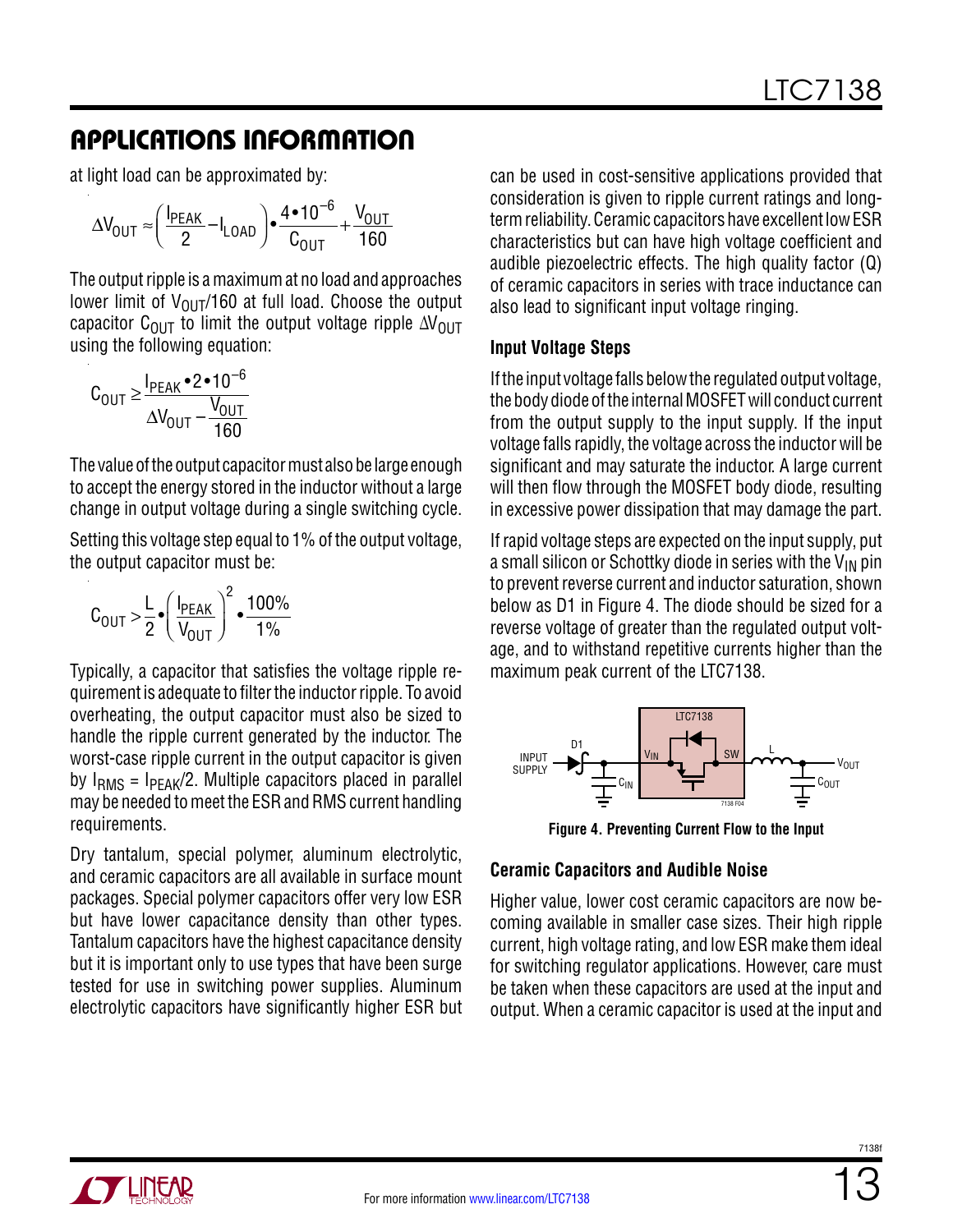the power is supplied by a wall adapter through long wires, a load step at the output can induce ringing at the input,  $V_{IN}$ . At best, this ringing can couple to the output and be mistaken as loop instability. At worst, a sudden inrush of current through the long wires can potentially cause a voltage spike at  $V_{IN}$  large enough to damage the part.

For applications with inductive source impedance, such as a long wire, a series RC network may be required in parallel with  $C_{IN}$  to dampen the ringing of the input supply. Figure 5 shows this circuit and the typical values required to dampen the ringing. Refer to Application Note 88 for additional information on suppressing input supply transients.

Ceramic capacitors are also piezoelectric. The LTC7138's burst frequency depends on the load current, and in some applications the LTC7138 can excite the ceramic capacitor at audio frequencies, generating audible noise. This noise is typically very quiet to a casual ear; however, if the noise is unacceptable, use a high performance tantalum or electrolytic capacitor at the output.



**Figure 5. Series RC to Reduce V<sub>IN</sub> Ringing** 

### **Output Voltage Programming**

The LTC7138 has three fixed output voltage modes and an adjustable mode that can be selected with the  $V_{PRG1}$ and  $V_{PRG2}$  pins. The fixed output modes use an internal feedback divider which enables higher efficiency, higher noise immunity, and lower output voltage ripple for 5V, 3.3V, and 1.8V applications. To select the fixed 5V output voltage, connect  $V_{PRG1}$  to SS and  $V_{PRG2}$  to GND. For 3.3V, connect  $V_{PRG1}$  to GND and  $V_{PRG2}$  to SS. For 1.8V, connect both  $V_{PRG1}$  and  $V_{PRG2}$  to SS. For any of the fixed output voltage options, directly connect the  $V_{FB}$  pin to  $V_{OUT}$ .

For the adjustable output mode ( $V_{PRG1}$  =  $V_{PRG2}$  = GND), the output voltage is set by an external resistive divider according to the following equation:

$$
V_{\text{OUT}} = 0.8 V \cdot \left(1 + \frac{R1}{R2}\right)
$$

The resistive divider allows the  $V_{FB}$  pin to sense a fraction of the output voltage as shown in Figure 6. The output voltage can range from  $0.8V$  to  $V_{IN}$ . Be careful to keep the divider resistors very close to the  $V_{FB}$  pin to minimize noise pick-up on the sensitive  $V_{FB}$  trace.



**Figure 6. Setting the Output Voltage with External Resistors**

To minimize the no-load supply current, resistor values in the megohm range may be used; however, large resistor values should be used with caution. The feedback divider is the only load current when in shutdown. If PCB leakage current to the output node or switch node exceeds the load current, the output voltage will be pulled up. In normal operation, this is generally a minor concern since the load current is much greater than the leakage.

To avoid excessively large values of R1 in high output voltage applications ( $V_{OIII} \ge 10V$ ), a combination of external and internal resistors can be used to set the output voltage. This has an additional benefit of increasing the noise

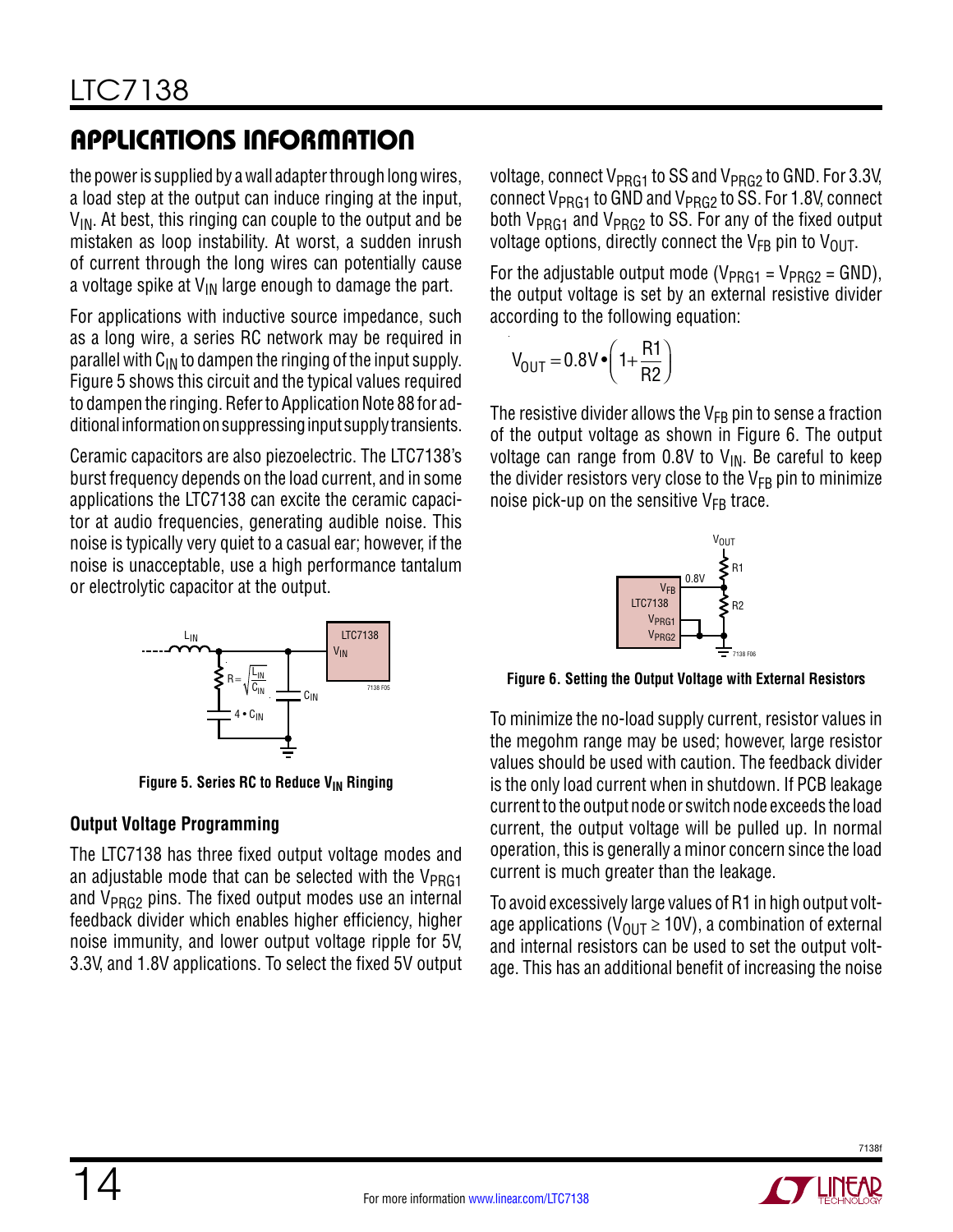immunity on the  $V_{FB}$  pin. Figure 7 shows the LTC7138 with the  $V_{FB}$  pin configured for a 5V fixed output with an external divider to generate a higher output voltage. The internal 5M resistance appears in parallel with R2, and the value of R2 must be adjusted accordingly. R2 should be chosen to be less than 200k to keep the output voltage variation less than 1% due to the tolerance of the LTC7138's internal resistor.



**Figure 7. Setting the Output Voltage with External and Internal Resistors**

#### **RUN Pin and Overvoltage/Undervoltage Lockout**

The LTC7138 has a low power shutdown mode controlled by the RUN pin. Pulling the RUN pin below 0.7V puts the LTC7138 into a low quiescent current shutdown mode  $(I<sub>Q</sub> \sim 1.4 \mu A)$ . When the RUN pin is greater than 1.21V, switching is enabled. Figure 8 shows examples of configurations for driving the RUN pin from logic.



**Figure 8. RUN Pin Interface to Logic**

The RUN and OVLO pins can alternatively be configured as precise undervoltage (UVLO) and overvoltage (OVLO) lockouts on the  $V_{IN}$  supply with a resistive divider from  $V_{IN}$  to ground. A simple resistive divider can be used as shown in Figure 9 to meet specific  $V_{IN}$  voltage requirements.



**Figure 9. Adjustable UV and OV Lockout**

The current that flows through the R3-R4-R5 divider will directly add to the shutdown, sleep, and active current of the LTC7138, and care should be taken to minimize the impact of this current on the overall efficiency of the application circuit. Resistor values in the megohm range may be required to keep the impact on quiescent shutdown and sleep currents low. To pick resistor values, the sum total of R3 + R4 + R5 ( $R_{\text{TOTAL}}$ ) should be chosen first based on the allowable DC current that can be drawn from  $V_{IN}$ . The individual values of R3, R4 and R5 can then be calculated from the following equations:

$$
R5 = R_{\text{total}} \cdot \frac{1.21V}{\text{Rising } V_{\text{IN}} \text{ OVLO Threshold}}
$$
  

$$
R4 = R_{\text{total}} \cdot \frac{1.21V}{\text{Rising } V_{\text{IN}} \text{ UVLO Threshold}} - R5
$$
  

$$
R3 = R_{\text{total}} - R5 - R4
$$

For applications that do not need a precise external OVLO, the OVLO pin should be tied directly to ground. The RUN pin in this type of application can be used as an external UVLO using the previous equations with R5 =  $0\Omega$ .

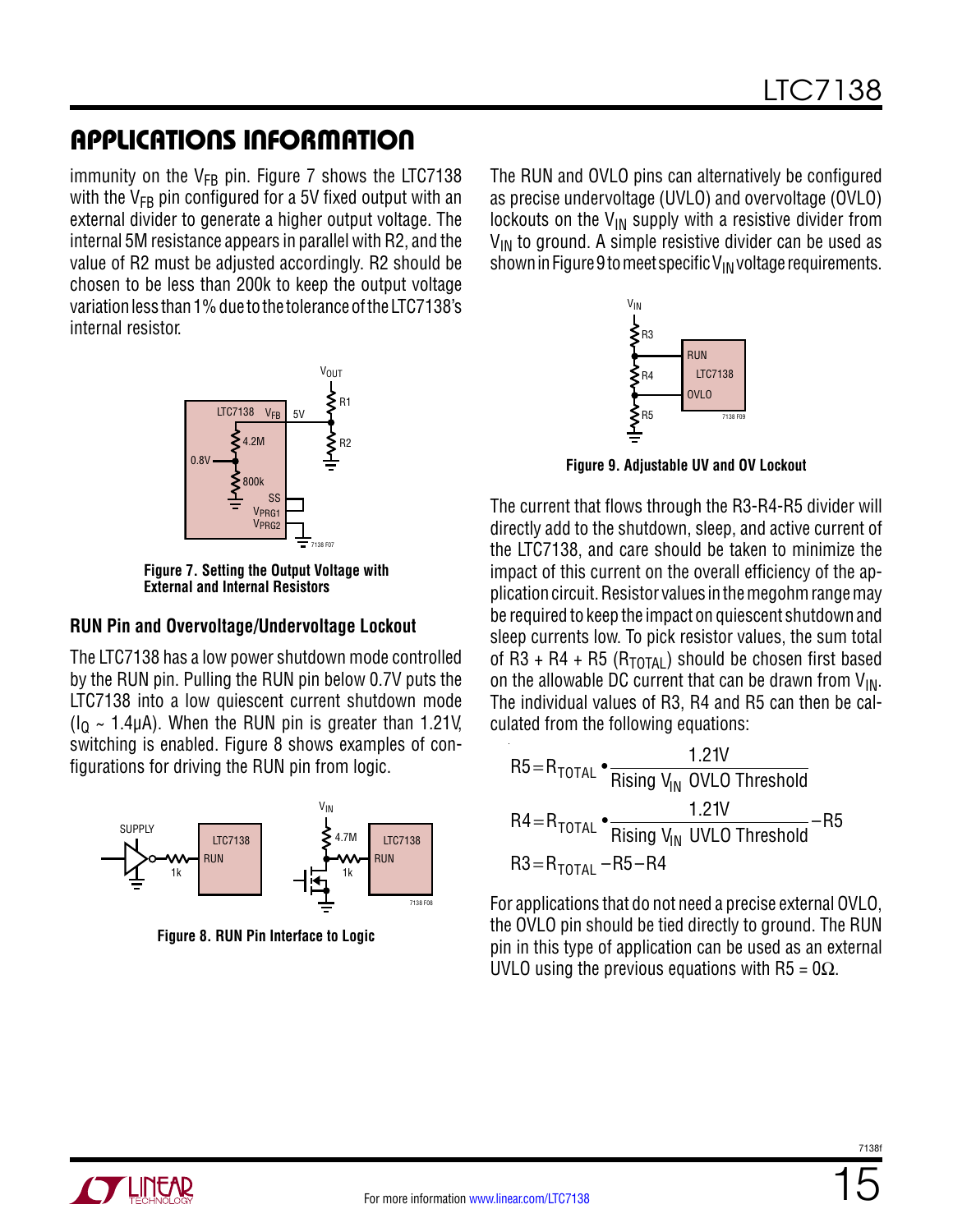Similarly, for applications that do not require a precise UVLO, the RUN pin can be tied to  $V_{IN}$ . In this configuration, the UVLO threshold is limited to the internal  $V_{\text{IN}}$  UVLO thresholds as shown in the Electrical Characteristics table. The resistor values for the OVLO can be computed using the previous equations with R3 =  $0\Omega$ .

Be aware that the OVLO pin cannot be allowed to exceed its absolute maximum rating of 6V. To keep the voltage on the OVLO pin from exceeding 6V, the following relation should be satisfied:

$$
V_{IN(MAX)} \cdot \left(\frac{R5}{R3 + R4 + R5}\right) < 6V
$$

If this equation cannot be satisfied in the application, connect a 4.7V Zener diode between the OVLO pin and ground to clamp the OVLO pin voltage.

### **Soft-Start**

Soft-start is implemented by ramping the effective reference voltage from 0V to 0.8V. To increase the duration of the soft-start, place a capacitor from the SS pin to ground. An internal 5µA pull-up current will charge this capacitor. The value of the soft-start capacitor can be calculated by the following equation:

$$
C_{SS} = \text{Soft-Start Time} \cdot \frac{5\mu A}{0.8V}
$$

The minimum soft-start time is limited to the internal soft-start timer of 1ms. When the LTC7138 detects a fault condition (input supply undervoltage/overvoltage or overtemperature) or when the RUN pin falls below 1.1V, the SS pin is quickly pulled to ground and the internal soft-start timer is reset. This ensures an orderly restart when using an external soft-start capacitor.

Note that the soft-start capacitor may not be the limiting factor in the output voltage ramp. The maximum output current, which is equal to half of the peak current, must charge the output capacitor from 0V to its regulated value. For small peak currents or large output capacitors, this

ramp time can be significant. Therefore, the output voltage ramp time from 0V to the regulated  $V_{\text{OUT}}$  value is limited to a minimum of

$$
Ramp Time \ge \frac{1.33 \cdot C_{OUT}}{I_{PEAK}} V_{OUT}
$$

### **Optimizing Output Voltage Ripple**

After the peak current resistor and inductor have been selected to meet the load current and frequency requirements, an optional capacitor,  $C_{\text{ISET}}$  can be added in parallel with  $R_{\text{ISET}}$  to reduce the output voltage ripple dependency on load current.

At light loads the output voltage ripple will be a maximum. The peak inductor current is controlled by the voltage on the  $I_{\text{SFT}}$  pin. The current out of the  $I_{\text{SFT}}$  pin is 5µA while the LTC7138 is active and is reduced to 1µA during sleep mode. The  $I_{\text{SFT}}$  current will return to 5 $\mu$ A on the first switching cycle after sleep mode. Placing a parallel RC network to ground on the  $I_{\text{SET}}$  pin filters the  $I_{\text{SET}}$  voltage as the LTC7138 enters and exits sleep mode, which in turn will affect the output voltage ripple, efficiency, and load step transient performance.

#### **Higher Current Applications**

For applications that require more than 400mA, the LTC7138 provides a feedback comparator output pin (FBO) for driving additional LTC7138s. When the FBO pin of a master LTC7138 is connected to the  $V_{FR}$  pin of one or more slave LTC7138s, the master controls the burst cycle of the slaves.

Figure 10 shows an example of a 5V, 800mA regulator using two LTC7138s. The master is configured for a 5V fixed output with external soft-start and  $V_{IN}$  UVLO/OVLO levels set by the RUN and OVLO pins. Since the slave is directly controlled by the master, its SS pin should be floating, RUN should be tied to  $V_{IN}$ , and OVLO should be tied to ground. Furthermore, the slave should be configured for a 1.8V fixed output ( $V_{PRG1}$  =  $V_{PRG2}$  = SS) to set the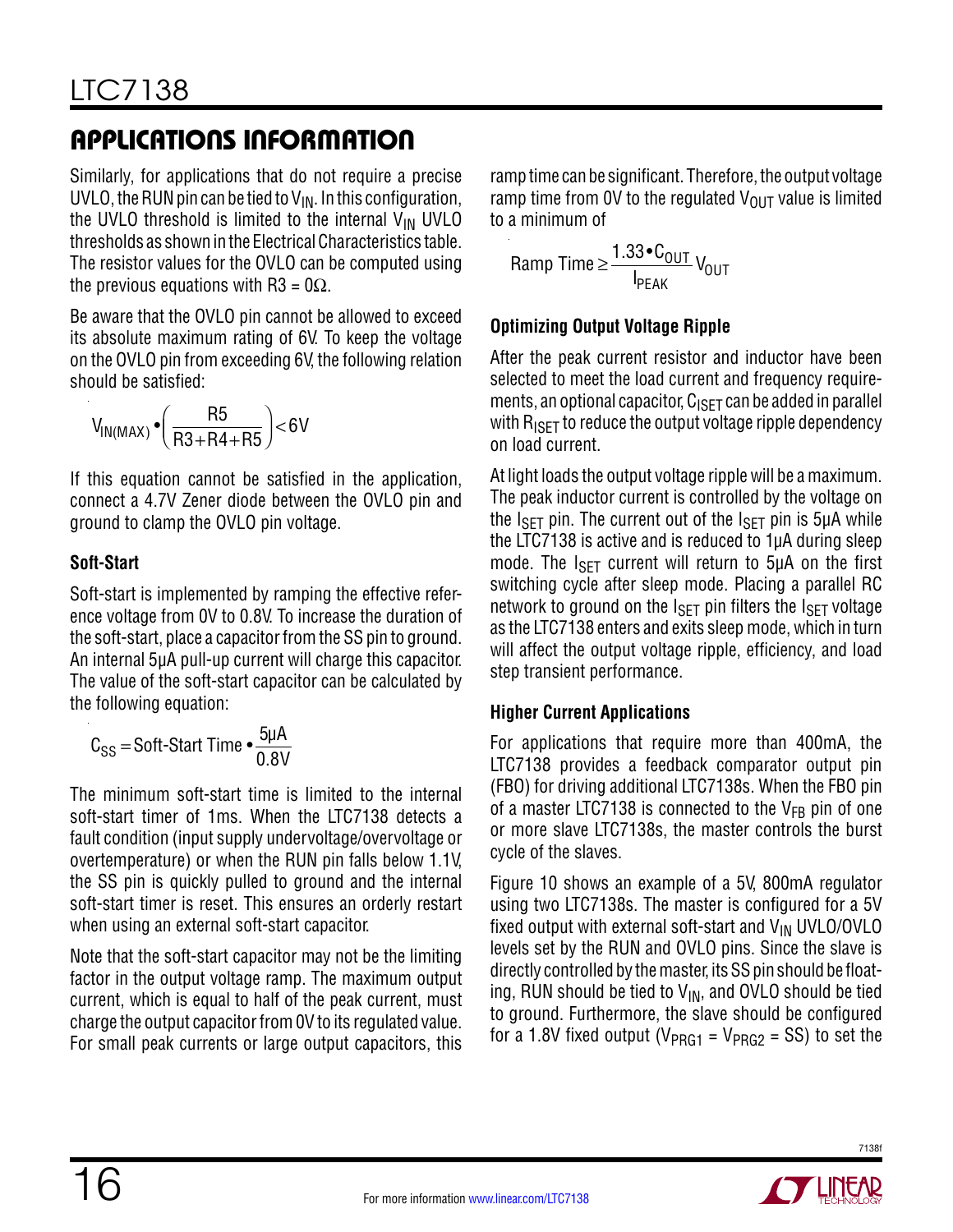

**Figure 10. 5V, 800mA Regulator**

 $V_{FB}$  pin threshold at 1.8V. The inductors L1 and L2 do not necessarily have to be the same, but should both meet the criteria described in the Inductor Selection section.

#### **Thermal Considerations**

In most applications, the LTC7138 does not dissipate much heat due to its high efficiency. But, in applications where the LTC7138 is running at high ambient temperature with low supply voltage and high duty cycles, such as dropout, the heat dissipated may exceed the maximum junction temperature of the part.

To prevent the LTC7138 from exceeding the maximum junction temperature, the user will need to do some thermal analysis. The goal of the thermal analysis is to determine whether the power dissipated exceeds the maximum junction temperature of the part. The temperature rise from ambient to junction is given by:

$$
T_R = P_D \bullet \theta_{JA}
$$

Where  $P_D$  is the power dissipated by the regulator and  $\theta_{JA}$  is the thermal resistance from the junction of the die to the ambient temperature.

The junction temperature is given by:

$$
T_J = T_A + T_R
$$

Generally, the worst-case power dissipation is in dropout at low input voltage. In dropout, the LTC7138 can provide a DC current as high as the full 575mA peak current to the output. At low input voltage, this current flows through a higher resistance MOSFET, which dissipates more power.

As an example, consider the LTC7138 in dropout at an input voltage of 5V, a load current of 610mA and an ambient temperature of 85°C. From the Typical Performance graphs of Switch On-Resistance, the  $R_{DS(ON)}$  of the top switch at V<sub>IN</sub> = 5V and 100°C is approximately 3.2 $\Omega$ . Therefore, the power dissipated by the part is:

$$
P_D = (I_{LOAD})^2 \cdot R_{DS(ON)} = (610mA)^2 \cdot 3.2\Omega = 1.19W
$$

For the MSOP package the  $\theta_{JA}$  is 40°C/W. Thus, the junction temperature of the regulator is:

$$
T_J = 85^{\circ}C + 1.19W \cdot \frac{40^{\circ}C}{W} = 133^{\circ}C
$$

which is below the maximum junction temperature of 150°C.

Note that the while the LTC7138 is in dropout, it can provide output current that is equal to the peak current of the part. This can increase the chip power dissipation dramatically and may cause the internal overtemperature protection circuitry to trigger at 180°C and shut down the LTC7138.

#### **Pin Clearance/Creepage Considerations**

The LTC7138 MSE package has been uniquely designed to meet high voltage clearance and creepage requirements. Pins 2, 4, 13, and 15 are omitted to increase the spacing between adjacent high voltage solder pads  $(V_{IN}, SW, W)$ and RUN) to a minimum of 0.657mm which is sufficient for most applications. For more information, refer to the printed circuit board design standards described in IPC-2221 (www.ipc.org).

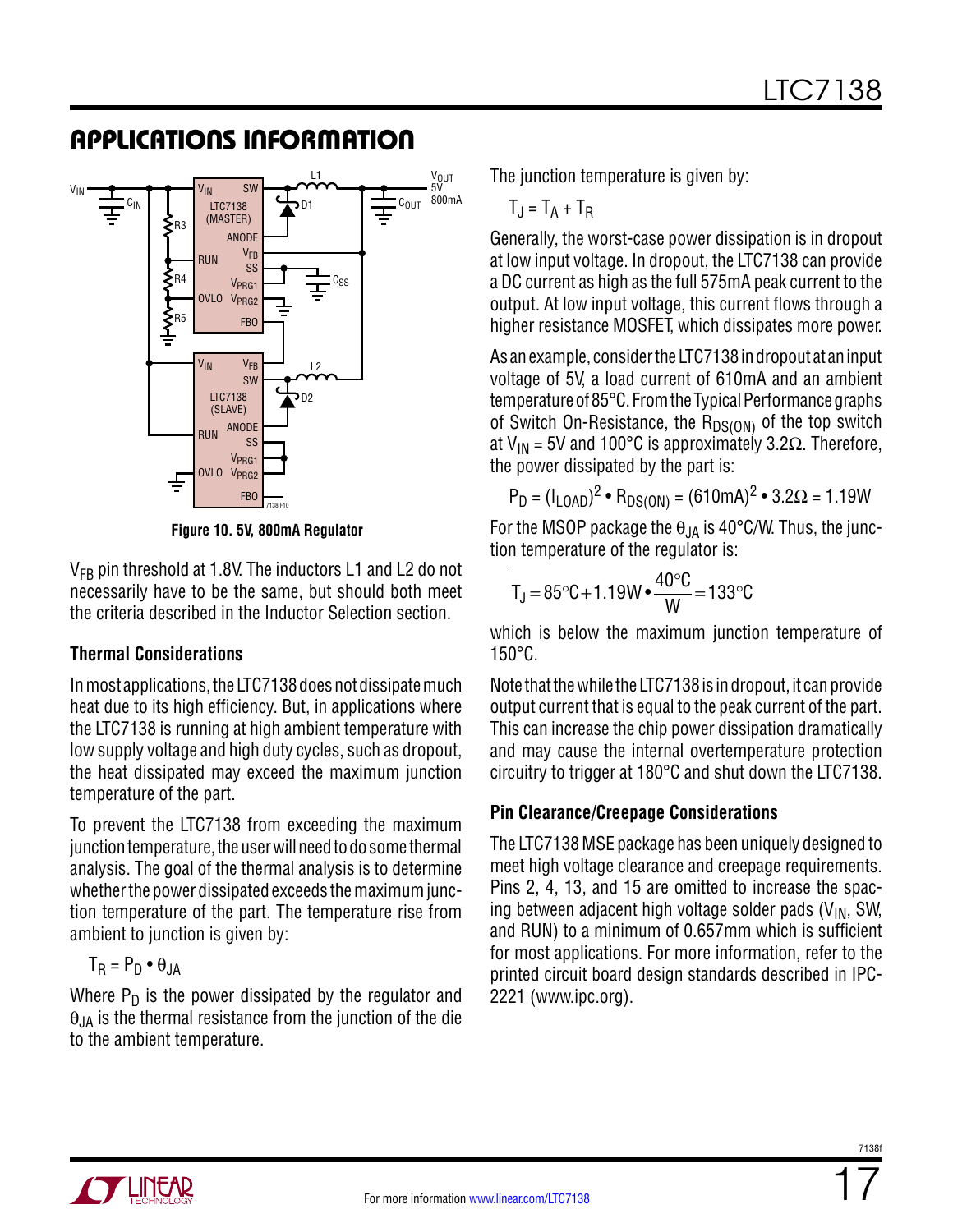#### **Design Example**

As a design example, consider using the LTC7138 in an application with the following specifications:  $V_{IN} = 36V$  to 72V (48V nominal),  $V_{\text{OUT}} = 12V$ ,  $I_{\text{OUT}} = 400 \text{mA}$ , and that switching is enabled when  $V_{IN}$  is between 30V and 90V.

First, calculate the inductor value:

$$
L = 220 \mu H \cdot \frac{90 V}{150 V} = 132 \mu H
$$

Choose a 150µH inductor as a standard value. Next, verify that this meets the  $L_{\text{MIN}}$  requirement at the maximum input voltage:

$$
L_{MIN} = \frac{90V \cdot 150ns}{0.610A \cdot 0.3} \cdot 1.2 = 89 \mu H
$$

Therefore, the minimum inductor requirement is satisfied and the 150μH inductor value may be used.

Next,  $C_{IN}$  and  $C_{OUT}$  are selected. For this design,  $C_{IN}$  should be sized for a current rating of at least:

$$
I_{RMS} = 400mA \cdot \frac{12V}{36V} \cdot \sqrt{\frac{36V}{12V} - 1} \approx 189mA_{RMS}
$$

The value of  $C_{IN}$  is selected to keep the input from drooping less than 1V at low line:

$$
C_{IN} > \frac{150 \mu H \cdot 0.61 A^2}{2 \cdot 36 V \cdot 1V} \approx 0.76 \mu F
$$

Since the capacitance of capacitors decreases with DC bias, a 1µF capacitor should be chosen.

The catch diode should have a reverse voltage rating of greater than the overvoltage lockout setting of 90V. It should

also be rated for an average forward current of at least:

$$
I_{D(AVG)} = 400mA \frac{90V - 12V}{90V} = 347mA
$$

For margin, select a catch diode with a reverse breakdown of at least 100V and an average current of 400mA or higher.

 $C_{\text{OUT}}$  will be selected based on a value large enough to satisfy the output voltage ripple requirement. For a 1% output ripple (120mV), the value of the output capacitor can be calculated from:

$$
C_{\text{OUT}} \ge \frac{0.61A \cdot 2 \cdot 10^{-6}}{120mV - \frac{12V}{160}} \approx 27 \mu F
$$

 $C_{\text{OUT}}$  also needs an ESR that will satisfy the output voltage ripple requirement. The required ESR can be calculated from:

$$
ESR < \frac{120mV}{0.61A} \approx 197m\Omega
$$

A 33µF ceramic capacitor has significantly less ESR than 197m $\Omega$ . The output voltage can now be programmed by choosing the values of R1 and R2. Since the output voltage is higher than 10V, the LTC7138 should be set for a 5V fixed output with an external divider to divide the 12V output down to 5V. R2 is chosen to be less than 200k to keep the output voltage variation to less than 1% due to the internal 5M resistor tolerance. Set R2 = 196k and calculate R1 as:

$$
R1 = \frac{12V - 5V}{5V} \cdot (196k\Omega || 5M\Omega) = 264k\Omega
$$

Choose a standard value of 267k for R1.

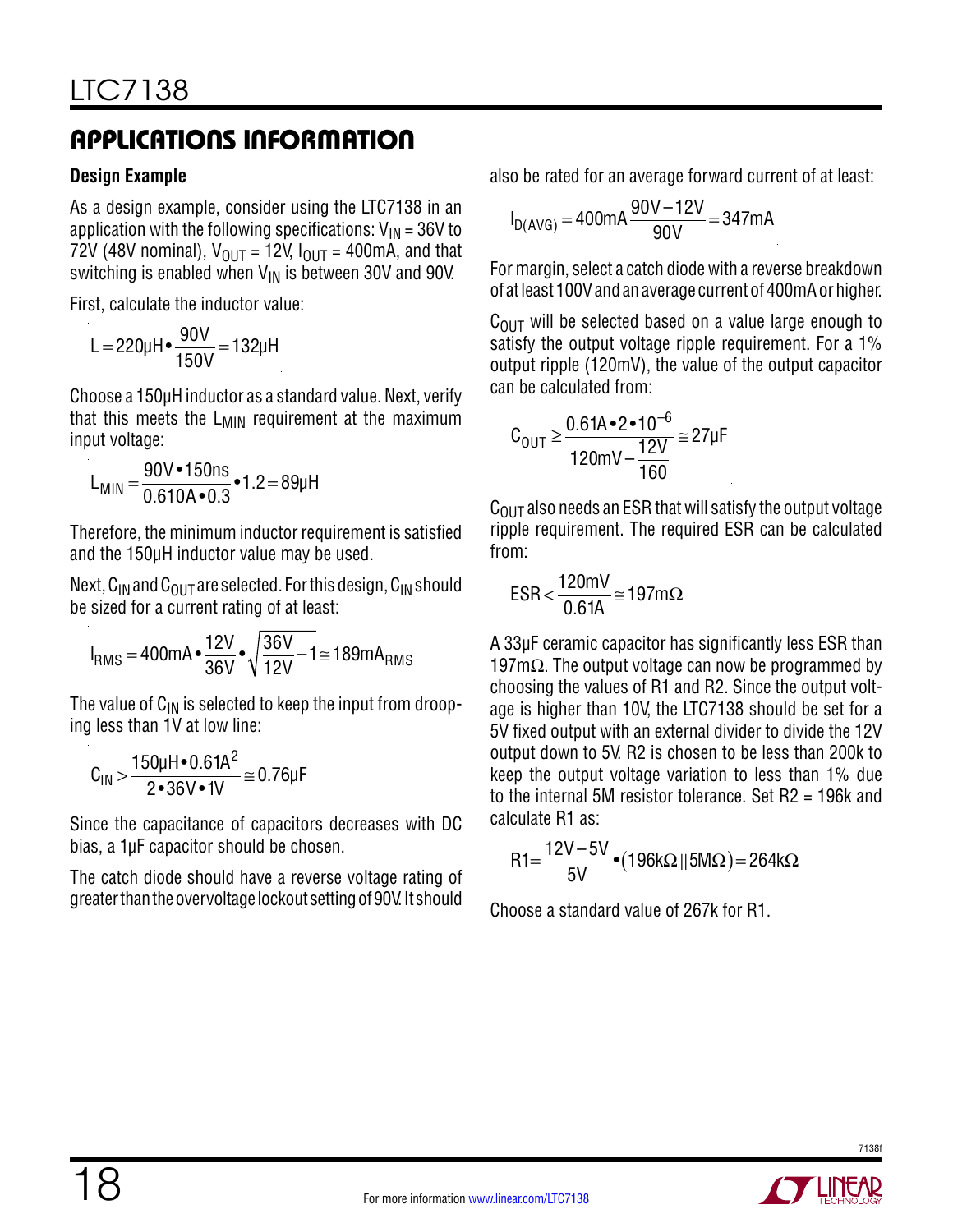The undervoltage and overvoltage lockout requirements on  $V_{IN}$  can be satisfied with a resistive divider from  $V_{IN}$  to the RUN and OVLO pins (refer to Figure 9). Choose R3 +  $R4 + R5 = 2.5M$  to minimize the loading on  $V_{IR}$ . Calculate R3, R4 and R5 as follows:

$$
R5 = \frac{1.21V \cdot 2.5M\Omega}{V_{IN\_OV(RISING)}} = 33.6k
$$
  
\n
$$
R4 = \frac{1.21V \cdot 2.5M\Omega}{V_{IN\_UV(RISING)}} - R5 = 67.2k
$$
  
\n
$$
R3 = 2.5M\Omega - R4 - R5 = 2.4M
$$

Since specific resistor values in the megohm range are generally less available, it may be necessary to scale R3, R4, and R5 to a standard value of R3. For this example, choose  $R3 = 2.2M$  and scale R4 and R5 by 2.2M/2.4M. Then,  $R4 = 61.6$ k and  $R5 = 30.8$ k. Choose standard values of  $R3 = 2.2M$ ,  $R4 = 62k$ , and  $R5 = 30.9k$ . Note that the falling thresholds for both UVLO and OVLO will be 10% less than the rising thresholds, or 27V and 81V respectively.

The  $I_{\text{SFT}}$  pin should be left open in this example to select maximum peak current (610mA). Figure 11 shows a complete schematic for this design example.



**Figure 11. 36V to 72V Input to 12V Output, 400mA Regulator**

#### **PC Board Layout Checklist**

When laying out the printed circuit board, the following checklist should be used to ensure proper operation of the LTC7138. Check the following in your layout:

- 1. Large switched currents flow in the power switch, catch diode, and input capacitor. The loop formed by these components should be as small as possible. A ground plane is recommended to minimize ground impedance.
- 2. Connect the  $(+)$  terminal of the input capacitor,  $C_{IN}$ , as close as possible to the  $V_{IN}$  pin. This capacitor provides the AC current into the internal power MOSFET.
- 3. Keep the switching node, SW, away from all sensitive small signal nodes. The rapid transitions on the switching node can couple to high impedance nodes, in particular  $V_{FB}$ , and create increased output ripple.





19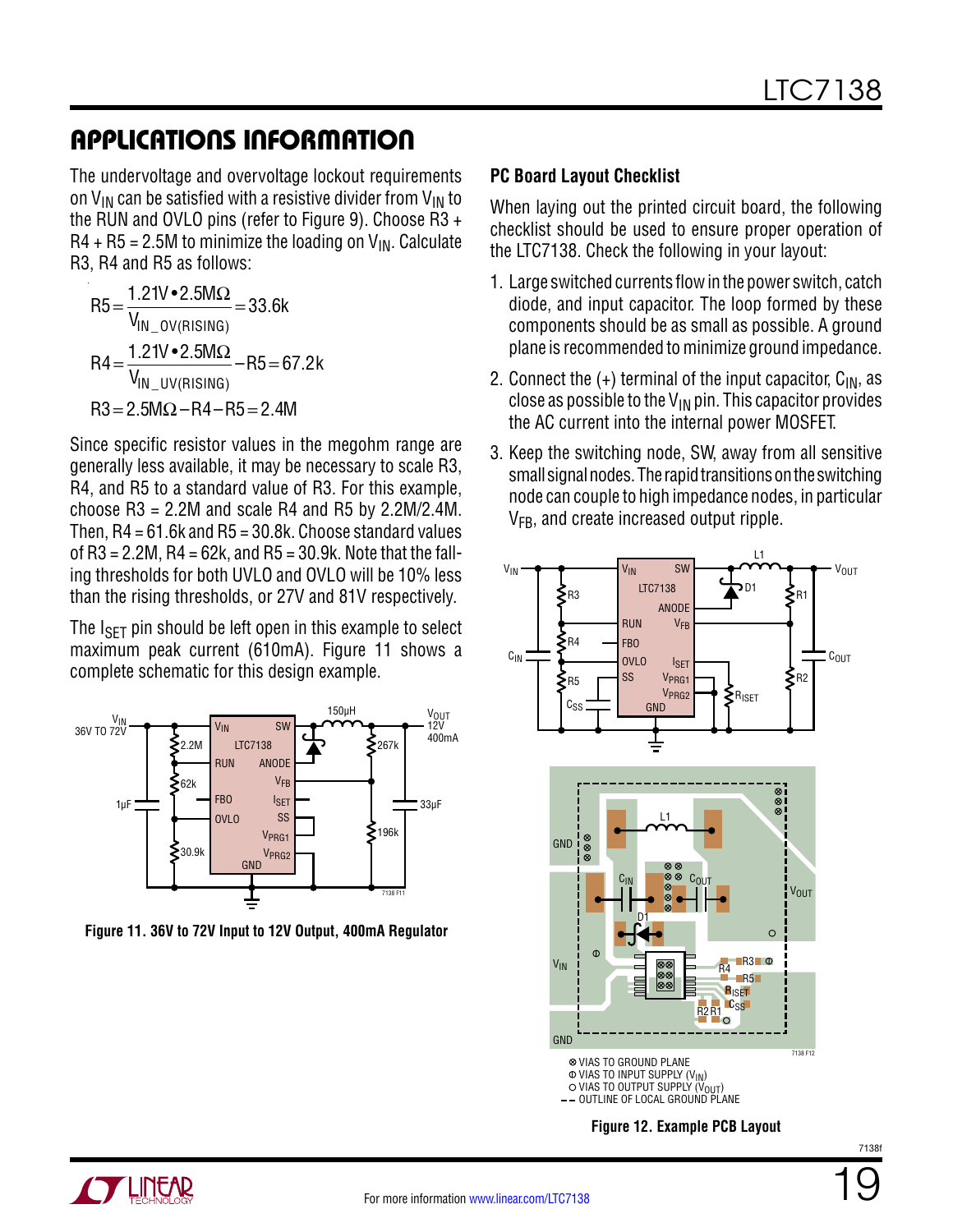# Typical Applications



**Figure 13. High Efficiency 400mA Regulator**





\*OPTIONAL COMPONENTS FOR LOWER LIGHT-LOAD OUTPUT VOLAGE RIPPLE







### V<sub>IN</sub> INPUT VOLTAGE (V)

**4V to 125V Input to –15V Output Positive-to-Negative Regulator**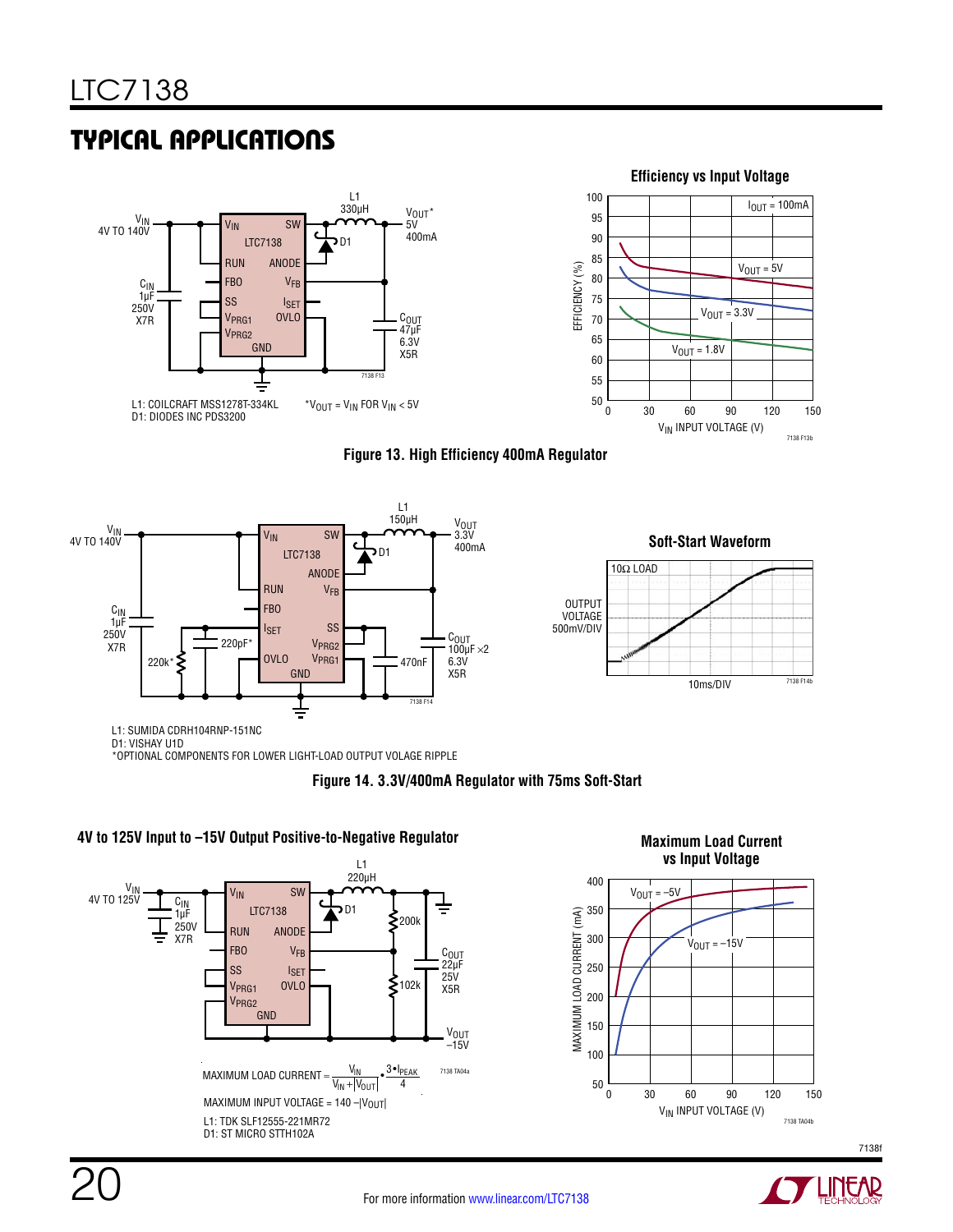### Typical Applications



**4V to 90V Input to 12V/800mA Output Regulator with Overvoltage Lockout**



#### **Overvoltage Lockout Operation**



 $*V_{OUT} = V_{IN}$  FOR  $V_{IN}$  < 12V

**10W LED Driver** L1 100µH V<sub>IN</sub><br>32V TO 140V SW VIN **V**OUT וח כ ξ LTC7138 1M ≨1M ANODE RUN VFB EFFICIENCY (%) EFFICIENCY (%) С<sub>ОUТ</sub><br>4.7µF 25V LED C<sub>IN</sub><br>1µF FBO OVLO 400mA 250V 50V  $V<sub>DIM</sub>$   $V<sub>PRG1</sub>$ X7R 27.4k ξ X7R SS VPRG2 42.2k GND M1 PWM 7138 TA03a 3.3V L1: TDK SLF10145T-101M  $V<sub>DIM</sub> = 0.1V$  TO 1V FOR 10:1 ANALOG DIMMING D1: TOSHIBA CRH01 PWM = SQUARE WAVE FOR DIGITAL DIMMING M1: VISHAY SILICONIX Si2356DS 30V OVERVOLTAGE PROTECTION ON V<sub>OUT</sub>

#### **Efficiency vs Input Voltage**



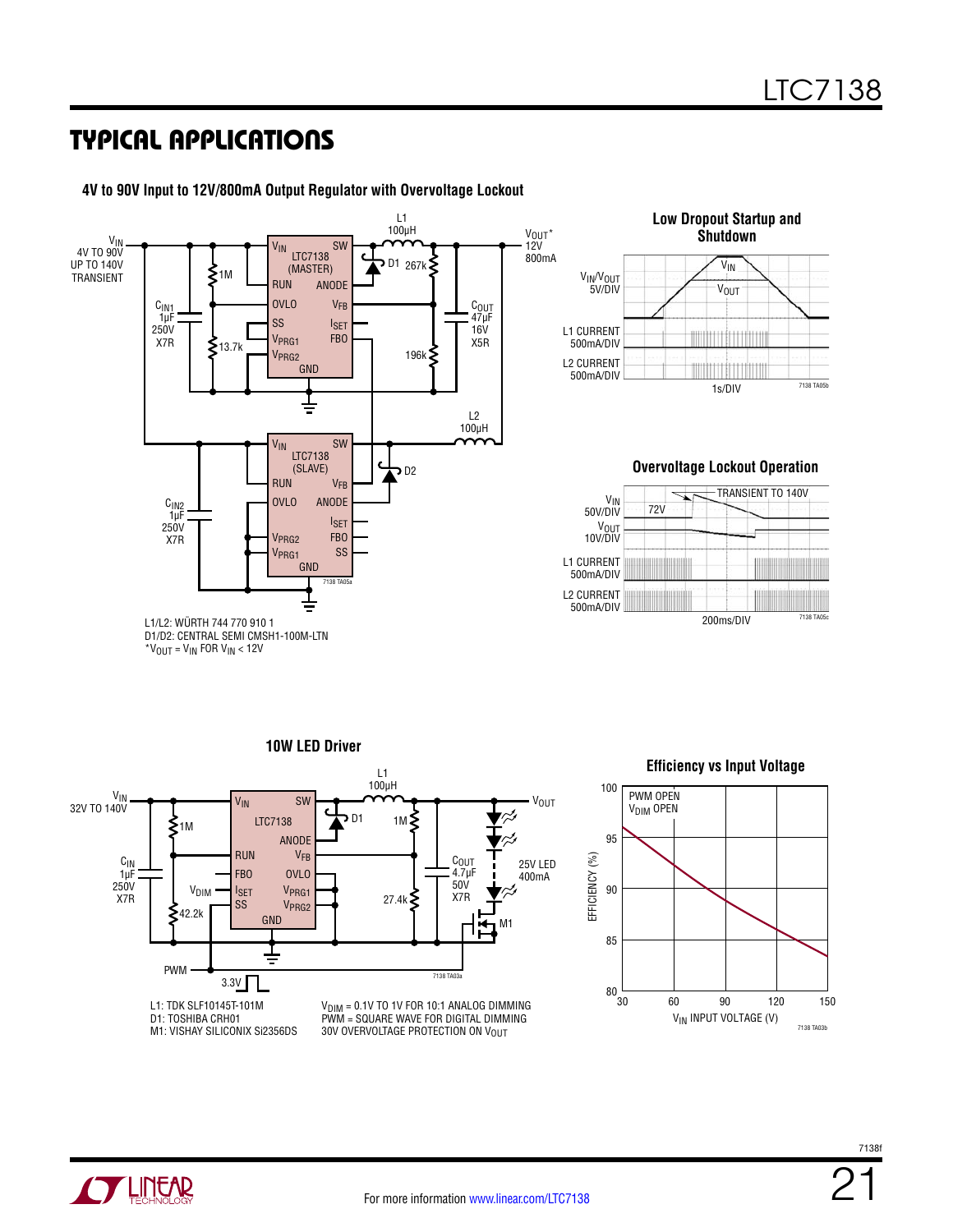### Typical Applications





#### **Switching Frequency vs Load Current**



**Input Current vs Load Current**



V<sub>OUT</sub> V<sub>IN</sub><br>5V TO 140V VIN SW 5V 400mA LTC7138 D1 953k  $\leq$  6.8 $\Omega$ C<sub>IN</sub><br>1µF  $V^+$ C<sub>OUT</sub> ANODE 22µF 250V LTC6994-1 RUN **V<sub>FB</sub>** I<sub>SET</sub> FBO IN 2N7000 OUT i⁄h VPRG2 VPRG1 DIV **SET** OVLO SS  $100k \leq \frac{GND}{175k}$ GND GND 7138 TA08a ╧  $\frac{1}{1}$ 

L1: COILTRONICS DR74-101-R D1: DIODES INC MURS120-13-F

L1 150µH

**5V to 140V Input to 5V/400mA Output with 20kHz Minimum Switching Frequency**

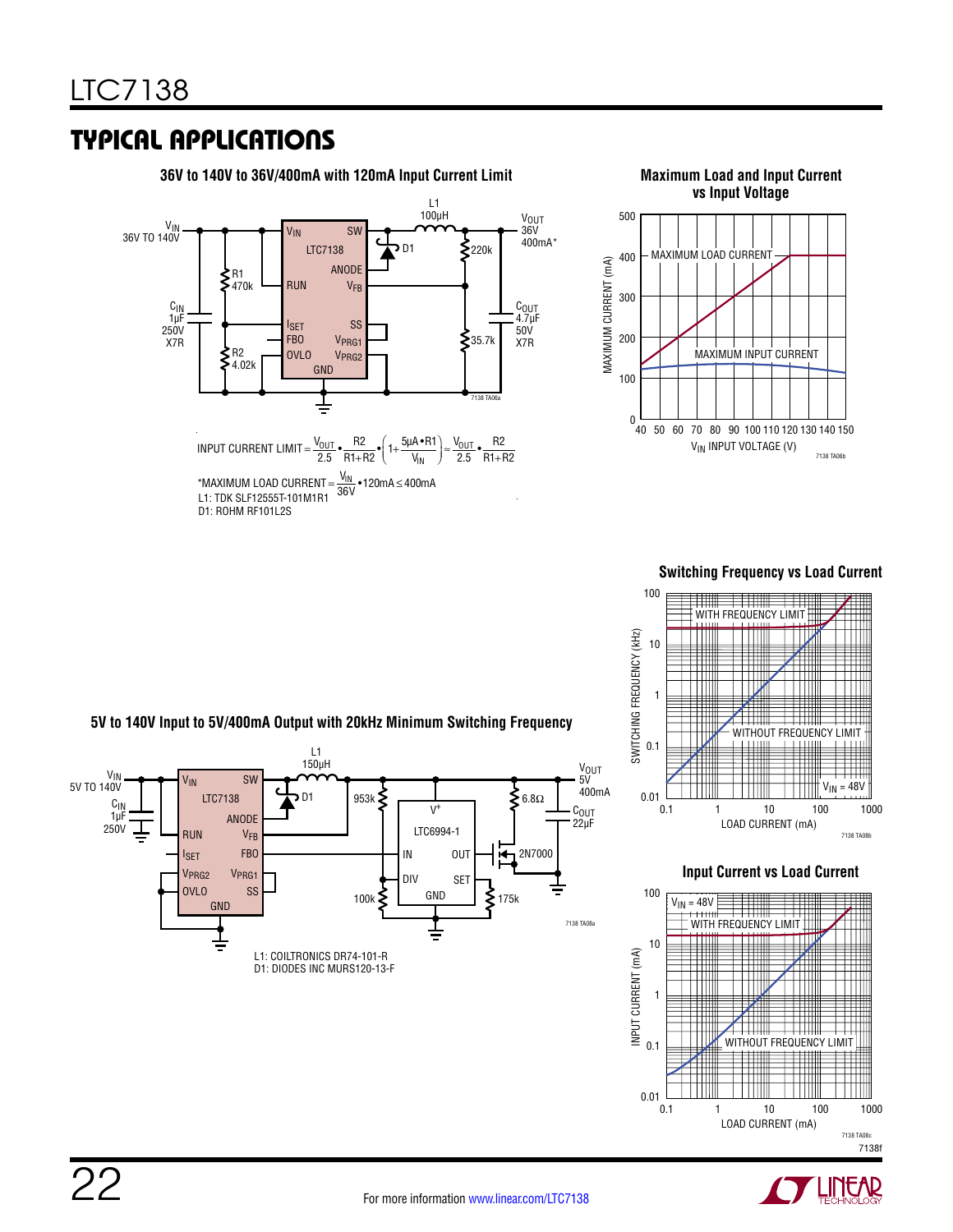### Package Description

**Please refer to http://www.linear.com/designtools/packaging/ for the most recent package drawings.**

#### **MSE Package Variation: MSE16 (12) 16-Lead Plastic MSOP with 4 Pins Removed Exposed Die Pad** (Reference LTC DWG # 05-08-1871 Rev D) BOTTOM VIEW OF EXPOSED PAD OPTION 2.845 ±0.102 2.845 ±0.102  $(.112 \pm .004)$  $0.889 + 0.127$  $(.112 \pm .004)$  $(.035 \pm .005)$ 1 8 0.35 REF 5.10 1.651 ±0.102  $1.651 \pm 0.102$   $3.20 - 3.45$  $(201)$ 0.12 REF  $(.065 \pm .004)$  $(.065 \pm 004)$   $(.126 - .136)$ MIN DETAIL "B" CORNER TAIL IS PART OF ▯ DETAIL "B" THE LEADFRAME FEATURE. Н HHHF FOR REFERENCE ONLY 16 9  $0.305 + 0.038$ 0.50 **NO MEASUREMENT PURPOSE** 4.039 ±0.102  $(0.0120 \pm 0.0015)$  $(0.0197)$ 1.0 TYP BSC  $(.159 \pm .004)$ (.039) (NOTE 3)  $0.280 \pm 0.076$ **BSC**  $(.011 \pm .003)$ 16 14 121110 9 RECOMMENDED SOLDER PAD LAYOUT REF DETAIL "A"  $\frac{0.254}{0.010}$ 3.00 ±0.102  $0^\circ - 6^\circ$  TYP 4.90 ±0.152  $(0.118 \pm 0.004)$  $(0.193 + 0.06)$ (NOTE 4) GAUGE PLANE  $\bigcirc$  $\mathbf{\downarrow}$ ↟  $0.53 \pm 0.152$  $(0.021 \pm 0.006)$ ╝╝  $3^{1}5678$ DETAIL "A" 0.86 1.10 1.0  $(0.043)$ (.034) 0.18  $(039)$ MAX REF (.007) **BSC** SEATING PLANE  $0.17 - 0.27$ 0.1016 ±0.0508  $(0.007 - 0.011)$ (.004 ±.002) 0.50 TYP NOTE: SOP (MSE16(12)) 0213 REV D (.0197) BSC

- 1. DIMENSIONS IN MILLIMETER/(INCH)
- 2. DRAWING NOT TO SCALE
- 3. DIMENSION DOES NOT INCLUDE MOLD FLASH, PROTRUSIONS OR GATE BURRS.

 MOLD FLASH, PROTRUSIONS OR GATE BURRS SHALL NOT EXCEED 0.152mm (.006") PER SIDE 4. DIMENSION DOES NOT INCLUDE INTERLEAD FLASH OR PROTRUSIONS.

- INTERLEAD FLASH OR PROTRUSIONS SHALL NOT EXCEED 0.152mm (.006") PER SIDE
- 5. LEAD COPLANARITY (BOTTOM OF LEADS AFTER FORMING) SHALL BE 0.102mm (.004") MAX
- 6. EXPOSED PAD DIMENSION DOES INCLUDE MOLD FLASH. MOLD FLASH ON E-PAD SHALL NOT EXCEED 0.254mm (.010") PER SIDE.